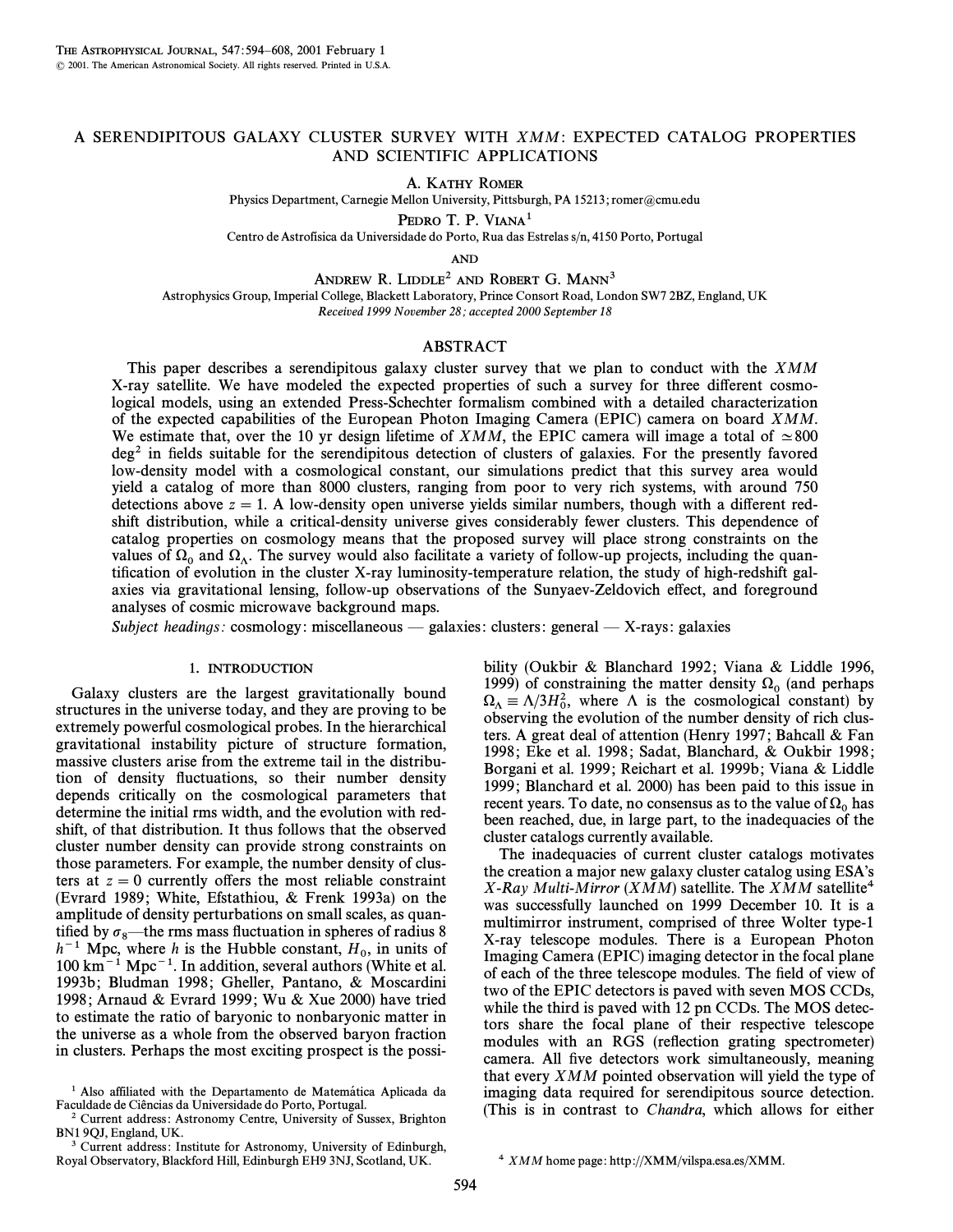imaging or grating observations, but not both at the same time.)

To illustrate the enhanced sensitivity of XMM over other X-ray satellites, we have calculated, using the FAKEIT and SHOW RATES commands in XSPEC (Version 10.00, Arnaud 1996), the XMM, Chandra, ROSAT, and Einstein count rates for an absorbed Raymond-Smith (Raymond & Smith 1977) spectrum. The Raymond-Smith model has four input parameters: electron temperature  $(T)$ , metallicity  $(Z)$ , redshift (z), and normalization. For this comparison, we chose  $T = 1$  keV,  $Z = 0.3$   $Z_{\odot}$ ,  $z = 0.1$ , and set the normalization so that the model spectrum had an unabsorbed flux of  $1 \times 10^{-13}$  ergs s<sup>-1</sup> cm<sup>-2</sup> in the 0.5–2.0 keV band. Photoelectric absorption (with  $n_{\rm H} = 4 \times 10^{20}$  cm<sup>-2</sup>) was included via the XSPEC WABS model, which is based on cross sections presented in Morrison & McCammon (1983). The resulting count rates are as follows :

EPIC-pn (thin filter) (0.5-10 keV):  $0.078$  s<sup>-1</sup>, Chandra-ACIS I (0.5-10 keV):  $0.017 s^ ROSAT-PSPC (0.5-2.0 \text{ keV}) : 0.0088 \text{ s}^{-1}$ Einstein-IPC (0.3-3.5 keV):  $0.0040 s^{-1}$ .

This exercise demonstrates that XMM is  $\sim$  4 times more sensitive than Chandra,  $\sim 10$  times more sensitive than ROSAT, and  $\sim$  20 times more sensitive than Einstein. (The response matrices used for these calculations were epn\_new\_rmf.fits and epn\_thin\_arf.fits for  $XMM$ ,<sup>5</sup> w215c2r\_norm.rmf and w215c2r\_norm.arf for Chandra,<sup>6</sup> pspcb\_gain2\_256.rmf for  $ROSAT$ ,<sup>7</sup> and ipc–90jun07–16ch.rsp for Einstein.<sup>7</sup>)

The high sensitivity of XMM, combined with its wide field of view, excellent spatial resolution, and spectral coverage, make it ideal for cluster detection out to redshifts of  $z = 1$  and beyond. In this paper we detail how an XMM cluster catalog may be constructed through serendipitous detections in archival data. By examining the many thousands of pointing observations that will be made with XMM, it will be possible to build up a large sample of clusters that extends to  $z \ge 1$ . In this paper we make predictions for the numbers and types of clusters we hope to detect in the proposed XMM cluster survey (hereafter XCS) and discuss the impact of the resulting cluster catalog on cosmology. We estimate that the XCS will cover  $\sim 800$  deg<sup>2</sup> (§ 4.14) to an effective flux limit of  $\sim 1.5 \times 10^{-14}$  ergs s<sup>-1</sup> cm<sup>-2</sup> and contain (if  $\Omega_0 = 0.3$ ) more than 8000 clusters  $(S\,5.3)$ .

In  $\S$  2 we compare the XCS to existing and proposed cluster surveys. In  $\S$  3 we construct a theoretical model for the cluster population, based on the extended Press-Schechter (Press & Schechter 1974) formalism of Viana & Liddle (1999). In  $\S 4$  we describe the various assumptions we have made about the instrument response and about the spatial and spectral properties of the clusters to be observed. In  $\S$  5 we describe how we estimated the sensitivity limits of the XCS and how we went on to use those limits, in combination with the results of  $\S$  3, to produce simulated cluster catalogs. Finally, in  $\S 6$  we describe some of the potential scientific applications of the XCS and discuss some of the limitations of our calculations.

Throughout this paper we assume  $h = 0.5$ . XMM count rates are quoted in the  $0.5-10$  keV band, and, except where stated, fluxes and luminosities are quoted in the  $0.5-2.0 \text{ keV}$ bandpass.

## 2. CLUSTER SURVEYS

Cluster catalogs have traditionally been constructed by identifying enhancements in the surface density of optical galaxies on the sky (e.g., Abell 1958; Abell, Corwin, & Olowin 1989). While this can be made objective and algorithmic (Dalton et al. 1992; Lumsden et al. 1992; Postman et al. 1996), the projection e†ects that plague this approach cannot be overcome completely (van Haarlem, Frenk, & White 1997). The small angular size of the X-ray-emitting region in a cluster core and its high contrast against the background X-ray sky make X-ray observations one of the best strategies for cluster detection.

At low redshift attention has focused on the ROSAT All-Sky Survey (RASS), with a number of cluster samples (Romer et al. 1994; Ebeling et al. 1996, 1988; Henry et al. 1997; Böhringer et al. 1998; De Grandi et al. 1999a, 1999b) making use of its wide areal coverage. The most ambitious of the RASS surveys is the REFLEX survey, which covers 8235 deg<sup>2</sup> (compared to the  $\simeq$  800 deg<sup>2</sup> covered by the XCS; see  $\S$  4.14). To date only a preliminary sample of REFLEX clusters has been published (De Grandi et al. 1999a); this sample has a flux limit of  $\sim 4 \times 10^{-12}$  ergs s<sup>-1</sup>  $cm^{-2}$ , includes 130 clusters, and has a maximum redshift of  $z = 0.308$ . A much larger sample of  $\sim 800$  clusters, with a flux limit of  $2 \times 10^{-12}$  ergs s<sup>-1</sup> cm<sup>-2</sup>, will be released soon (Böhringer et al. 1998). As can be shown in  $\S$  5.3, XCS will detect a similar total number of clusters at  $z < 0.3$ , but this will be in a smaller area and to a deeper flux limit. Further, essentially all these clusters will be accompanied with serendipitous temperature measurements (see  $\S$  5.3). By comparison, the largest complete sample of low-redshift cluster temperatures currently available contains only 50 objects (Blanchard et al. 2000).

At higher redshifts the XCS will be far superior to the RASS-based surveys, since—with the exception of the North Ecliptic Pole (NEP) survey—the RASS-based surveys do not have the sensitivity to detect clusters beyond  $z \ge 0.3$ . The NEP survey has higher sensitivity  $(\sim 1 \times 10^{-13}$  ergs s<sup>-1</sup> cm<sup>-2</sup>; Gioia 1998) than REFLEX due to the scanning strategy of ROSAT and has yielded detections of clusters as distant as  $z = 0.81$  (Henry et al.) 1997). Despite this enhanced sensitivity, the NEP survey cannot compete with the XCS, since the XCS will cover roughly 10 times the area (800 deg<sup>2</sup> compared to 84.7 deg<sup>2</sup>) to roughly 10 times the depth.

Data deeper than the RASS therefore are required to detect high-redshift clusters in significant numbers, and several surveys have sought them through serendipitous detections in the fields surrounding Einstein and  $ROSAT$ targets. The Einstein Medium-Sensitivity Survey (EMSS) has the largest areal coverage of any of these  $(734 \text{ deg}^2)$ above a 0.3–3.5 keV flux limit of  $3.57 \times 10^{-12}$  ergs s<sup>-1</sup> cm<sup>-2</sup>, falling to 40 deg<sup>2</sup> above  $1.33 \times 10^{-13}$  ergs s<sup>-1</sup> cm<sup>-2</sup>) yielding a total of 104 clusters (Gioia et al. 1990; Henry et al. 1992). The measurement of temperatures for several of these clusters with redshifts above 0.3 (e.g., Henry 1997) has led to the wide use (e.g., Henry 1997; Bahcall & Fan 1998; Eke et al. 1998; Donahue & Voit 1999; Reichart et al. 1999b; Viana & Liddle 1999; Blanchard et al. 2000) of the

<sup>5</sup> Available at http ://xmm.vilspa.esa.es.

<sup>6</sup> Available at http ://asc.harvard.edu.

<sup>7</sup> Available at http ://heasarc.gsfc.nasa.gov.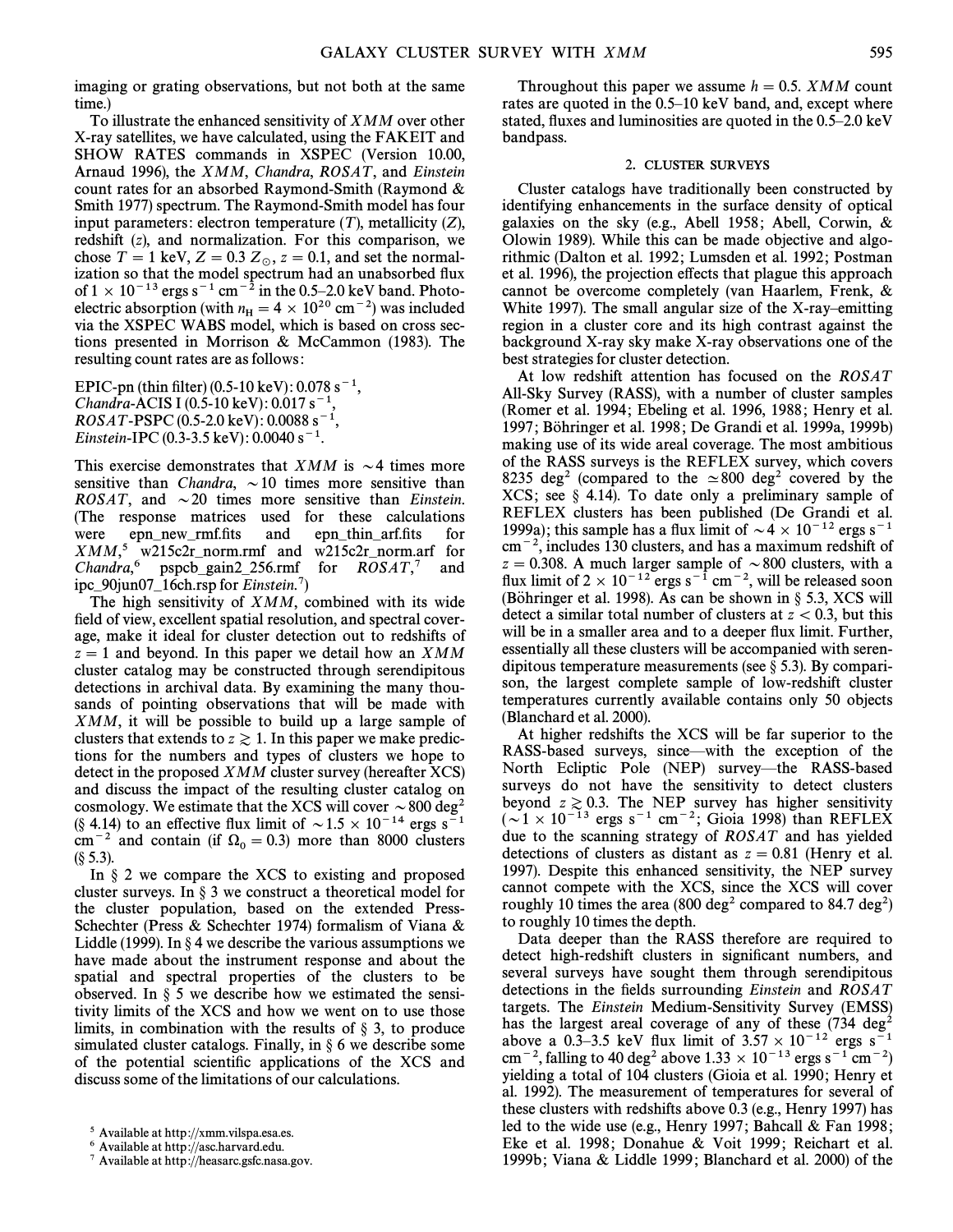EMSS in the estimation of  $\Omega_0$ , the lack of consensus in the equal resulting constraints indicating at least in part, the diffiresulting constraints indicating, at least in part, the difficulty of using the EMSS data for such a task.

More recently a number of surveys (Castander et al. 1995; Collins et al. 1997; Jones et al. 1998; Rosati et al. 1998; Vikhlinin et al. 1998a; Romer et al. 2000) have been created from serendipitous detections in pointed ROSAT - PSPC observations. These surveys go much deeper than the EMSS but over smaller areas; the largest single survey is the Bright SHARC survey of Romer et al. (2000), which covers 179 deg<sup>2</sup> to a flux limit of  $\simeq 2 \times 10^{-13}$  ergs s<sup>-1</sup>  $cm^{-2}$ . The deepest survey, the ROSAT Deep Cluster Survey, of Rosati et al. (1998) reaches a Ñux limit of  $\sim$  4  $\times$  10<sup>-14</sup> ergs s<sup>-1</sup> cm<sup>-2</sup> over an area of  $\sim$  50 deg<sup>2</sup>.

As we detail below, the XCS will detect much larger numbers of high-redshift clusters than the existing Einstein and  $ROSAT$  serendipitous surveys. The XCS will benefit not only from the increased sensitivity of XMM over Einstein and  $ROSAT$  (see § 1) but also from  $XMM$ 's excellent spatial and spectral resolution. These advantages would also be shared by an XMM slew survey of the sort proposed by Jones & Lumb (1998).<sup>8</sup> However, we note that the relatively shallow depth of an XMM slew survey  $({\sim} 2 \times 10^{-13}$  ergs s<sup>-1</sup> cm<sup>-2</sup>) means that it would detect few high-redshift clusters and thus have little power to discriminate between cosmological models.

## 3. A MODEL FOR THE CLUSTER POPULATION

Our theoretical model for the cluster population uses the extended Press-Schechter (Press & Schechter 1974) formalism of Viana & Liddle (1999). The validity of this general approach has been demonstrated by comparison with N-body simulations (Eke, Cole, & Frenk 1996 ; Colberg et al. 1998; Tormen 1998). We refer the reader to Viana  $\&$ Liddle (1999) for a more detailed description of the method.

We consider herein the following three cosmological models :

1. The currently favored spatially flat, low-density cosmology with  $\Omega_0 = 0.3$  and  $\Omega_\Lambda = 0.7$ .

2. The Einstein-de Sitter critical density cosmology with  $\Omega_0 = 1$  (and  $\Omega_\Lambda = 0$ ).

3. An open cosmology with  $\Omega_0 = 0.3$  ( $\Omega_\Lambda = 0$ ).

We note that throughout this paper we calculate luminosity and angular diameter distances as follows : For the two  $\Omega_{\Lambda} = 0$  models, we use the standard exact form due to Mattig (1958). For the model with nonzero  $\Omega_{\Lambda}$ , we use the entroximate form derived by Pen (1999). This form is per approximate form derived by Pen (1999). This form is perfectly adequate for our purposes, since it has an error of  $\lesssim$  1% for flat cosmologies.

We assume that structure formation proceeds through gravitational instability from a Gaussian distribution of primordial density perturbations with a scale-invariant power spectrum. The extended Press-Schechter formalism enables us to compute the number density of clusters as a function of redshift. The version we use (Viana & Liddle 1999) includes a tracking of the merger histories of clusters in order to account properly for their time of formation when relating their mass to their temperature. The mass to temperature conversion is normalized so as to reproduce the results from the hydrodynamical simulations of White et al. (1993b) and Bryan & Norman (1998), with the extension to open or flat cosmologies with an arbitrary value for  $\Omega_0$  performed using the expressions given in Viana & Liddle (1996). In the following discussion we have only included systems with  $T > 2$  keV because the Press-Schechter formalism becomes unreliable at low temperatures.

There is a weak dependence of Press-Schechter results on the current shape of the linear power spectrum of density fluctuations, so, for definiteness, we have used a cold dark matter power spectrum with shape parameter  $\Gamma$  (Efstathiou, Bond, & White 1992) equal to 0.23, as suggested by some analyses of galaxy clustering (Peacock & Dodds 1994; Viana & Liddle 1996; but see Mann, Peacock, & Heavens 1998). The normalization of the power spectrum is that of Viana & Liddle (1999), ensuring that the present-day abundance of high-temperature clusters is recovered. Similar cluster-based normalizations were also obtained by Eke et al. (1996) ; Pen (1998) ; Borgani et al. (1999) ; Blanchard et al. (2000); and Henry (2000). Further, these models give a good fit to the  $COBE$  4 yr data (e.g., Tegmark 1996).

In Figure 1 we plot the cumulative number  $N$  of clusters with temperatures greater than 2, 4, and 6 keV in the whole sky as function of flux cut  $f$  for the three cosmologies. To derive the  $N(f)$  functions from the Press-Schechter results we have to assume a conversion from cluster temperature to luminosity. For this we use the empirical cluster luminositytemperature relation derived by Allen & Fabian (1998, hereafter AF98) :

$$
T = 1.66L_{\rm X}^{0.429} \,, \tag{1}
$$

where the temperature  $T$  is in keV and the bolometric luminosity  $L_x$  in is units of 10<sup>44</sup> ergs s<sup>-1</sup>. Observations to date present no evidence for significant evolution of the  $L_x$ -T<br>relation out to  $z \approx 0.4$  (Mushotzky & Scharf 1997; A E98; present no evidence for significant evolution of the  $L<sub>x</sub>$ -T relation out to  $z \sim 0.4$  (Mushotzky & Scharf 1997; AF98; Reichart, Castander, & Nichol 1999a), but nothing is known beyond that. For the purposes of our calculations, we assume that equation (1) holds at all redshifts but stress (as discussed further in  $\S$  6) that one of the principal scientific results of the XCS will be a greatly improved understanding of the  $L_x$ -T relation and its evolution with redshift redshift.

In Press-Schechter theory, the relative abundance of galaxy clusters of a given mass at two given redshifts depends only on the growth rate of perturbations, which in turn depends only on  $\Omega_0$  and  $\Omega_\Lambda$ . Figure 1 shows that  $N(f)$ <br>varies among the three cosmologies more dramatically as varies among the three cosmologies more dramatically as temperature increases (note the different scales in the three panels). Moreover, below  $T \simeq 4$  keV, it is possible that the mass-temperature relation has been significantly influenced by heat injection into the intergalactic medium. For these reasons, we will largely focus our discussion on clusters with X-ray temperatures in excess of 4 keV (or luminosities  $\ge 2.6$  $\times$  10<sup>44</sup> ergs s<sup>-1</sup>, based on the AF98  $L_x$ -T relation), although we note that in practice the optimum (i.e., the one although we note that, in practice, the optimum (i.e., the one that minimizes the errors on cosmological-parameter estimates) temperature limit for the XCS will probably not be exactly 4 keV.

From Figure 1 it is clear that distinguishing between high and low values of  $\Omega_0$  is relatively straightforward but that discriminating between open and flat models with the same value of  $\Omega_0 = 0.3$  is much harder. To do so one needs to have access to clusters at sufficiently high redshift, as illustrated by Figure 2, which shows the cumulative flux dis-

<sup>8</sup> The Jones & Lumb (1998) article can be found in the proceedings of the First XMM Workshop, available at http ://astro.estec.esa.nl/XMM/ news/ws1/ws1–papers.html.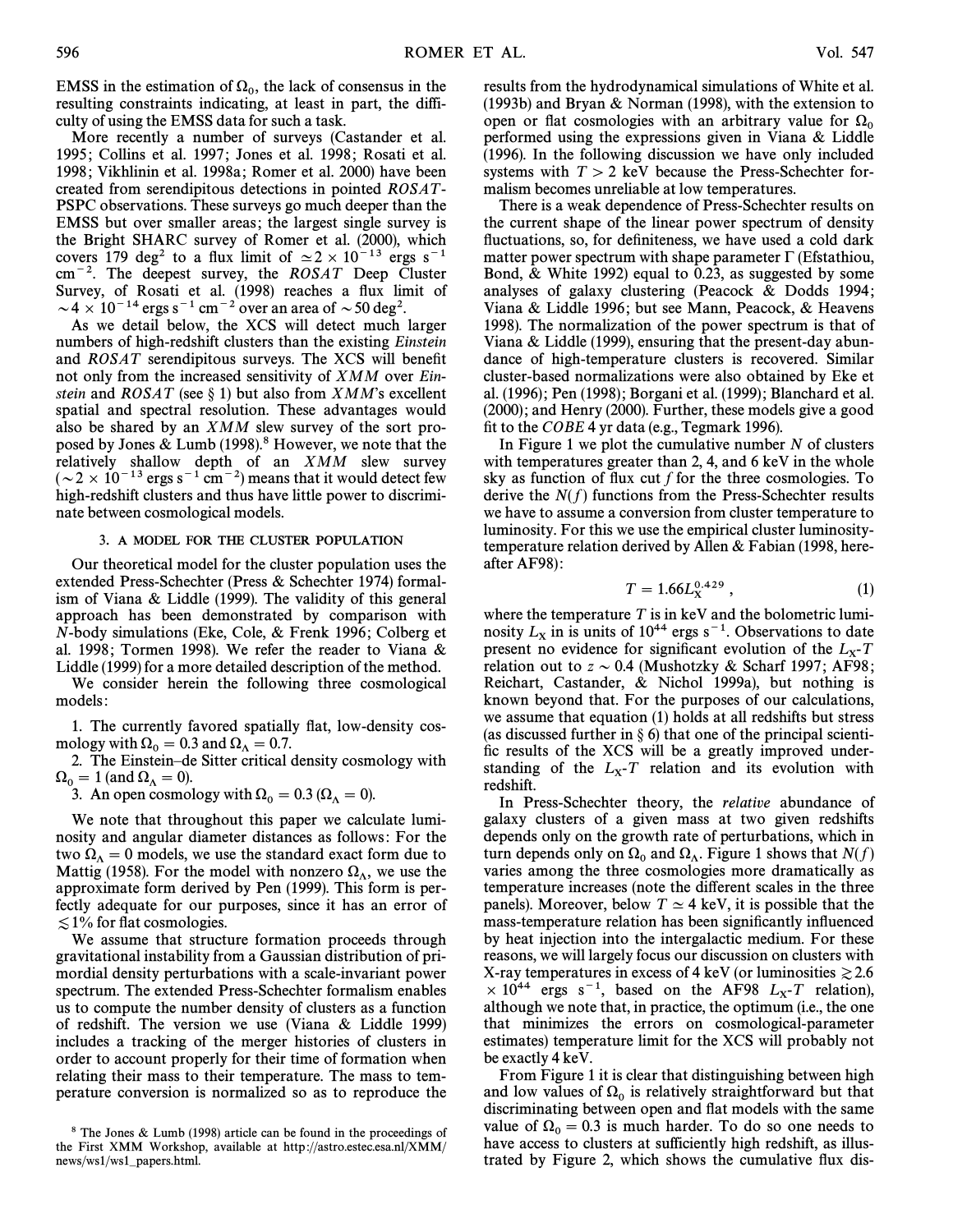

FIG. 1.—Expected number of galaxy clusters across the whole sky with X-ray temperatures in excess of 6 keV (upper panel), 4 keV (middle panel), and  $2 \text{ keV}$  (lower panel), as a function of the catalog flux threshold in the 0.5–2.0 keV band. The  $\Omega_0 = 1$  case is the solid line, while for  $\Omega_0 = 0.3$  the flat case is above as a dotted line. flat case is shown as dashed line and the open case as a dotted line.

tribution of clusters at  $z > 1$ ; the predicted numbers of  $T > 6$  keV clusters at  $z > 1$  in the two  $\Omega_0 = 0.3$  models differ by as much as a factor of 4 at faint flux limits, compared to less than a factor of 2 for  $z > 0$ . In Figure 3 we plot the analogous curves for clusters at  $z < 0.3$  to demonstrate that cluster catalogs limited to low redshift (such as those produced by the various RASS-based surveys or that to be produced by the Sloan Digital Sky Survey of Gunn et al. 1998) are very poor at constraining cosmological parameters; it is necessary to reach  $z \ge 0.5$  to get a sufficiently long lever arm in cosmological time for the sensitivity of the growth rate of density perturbations to cosmology to become apparent.



FIG. 2.—Same as Fig. 1, but showing only clusters with  $z > 1$ 

The curves plotted in Figure 3 are flat for fluxes fainter than  $\sim 10^{-13}$  ergs s<sup>-1</sup> cm<sup>-2</sup>, indicating that all  $z < 0.3$ clusters with temperatures above  $T = 2$  keV can be detected above that flux limit. This is no surprise, of course; by assumption (through eq. [1]) clusters above a certain temperature also exceed a certain luminosity, so there clearly must be a flux level at which they are all visible if a redshift limit is imposed. What is more interesting is that this asymptoting behavior is also seen in the curves in Figure 1, for which there is no redshift limit. The leveling off of the curves in Figure 1 results from the fact that clusters do not exist at arbitrarily high redshifts in a hierarchical universe; it takes a certain amount of time to accumulate the matter making up a cluster of a given mass (and, hence, temperature and luminosity). So, if one can reach a sufficiently faint flux limit, one can look along one's past light cone beyond the epoch when the first cluster of a particular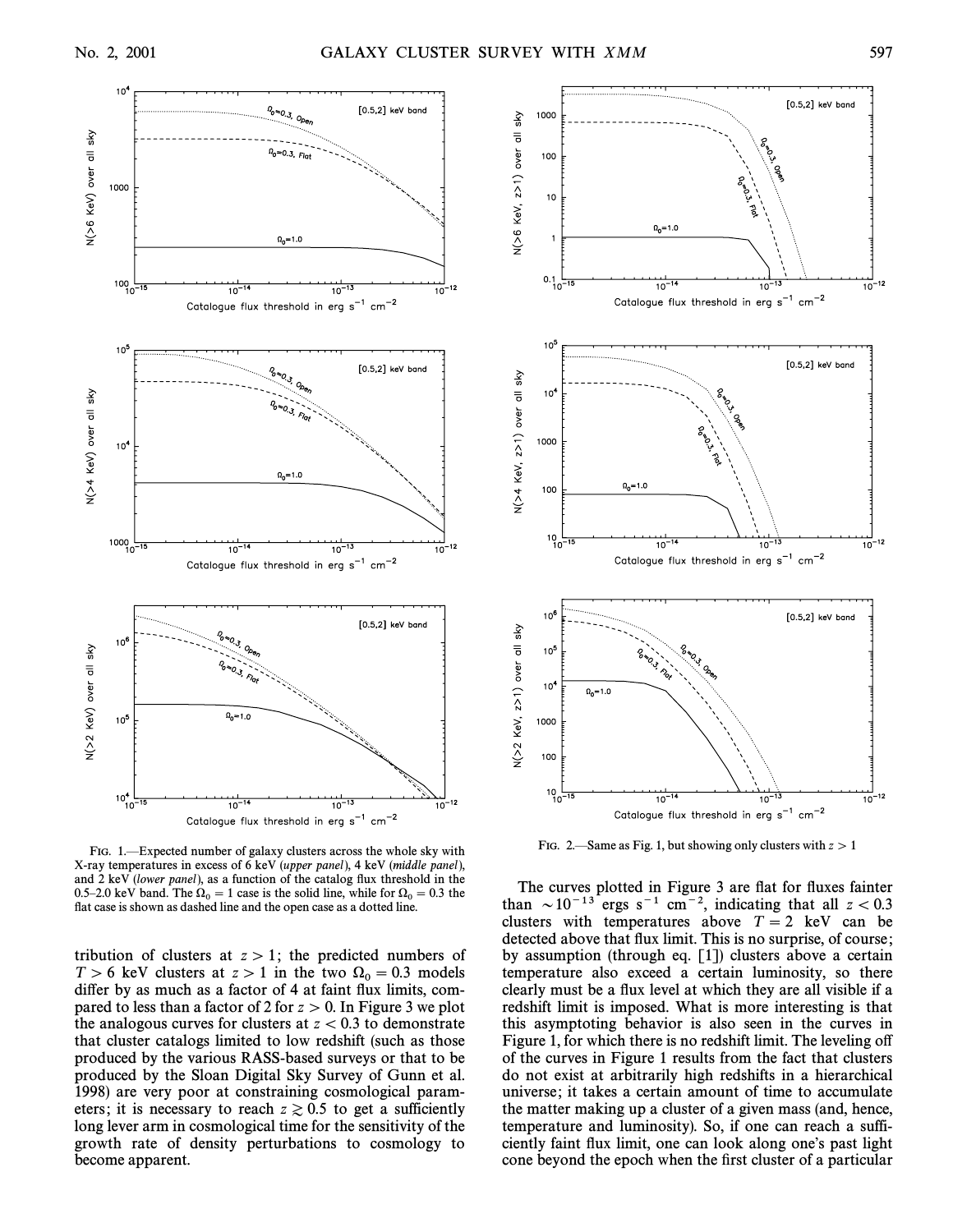

FIG. 3.—Same as Fig. 1, but showing only clusters with  $z < 0.3$ 

mass was formed. For the high temperature ( $T > 4$  keV) clusters important for cosmological-parameter estimation, this asymptote is being reached at a depth  $(\sim 10^{-14}$  ergs  $s^{-1}$  cm<sup>-2</sup>) that is comparable to that to be reached by the  $XCS$  (§ 5.3). This implies that there would be no point in ever performing a deeper survey than the XCS if the sole purpose of that survey was to detect  $T > 4$  keV clusters; only a survey with a wider sky coverage would yield more detections (and hence tighter constraints on  $\Omega_0$  and  $\Omega_\Lambda$ ).<br>Although we note that by going deeper one can obtain Although we note that, by going deeper, one can obtain useful information about individual clusters such as their spatial morphology and their temperature profile.

## 4. ASSUMPTIONS AND SIMPLIFICATIONS MADE WHEN SIMULATING THE SENSITIVITY LIMITS OF THE XCS

In  $\S$  3 we predicted the number of clusters on the sky, N, as a function of X-ray flux,  $f$ . If clusters were the only sources in the X-ray sky, then  $N(f)$  would describe the cluster catalog resulting from the idealized situation of an all-sky survey performed by an instrument with no internal background, a vanishingly narrow point-spread function (so that confusion noise is zero) and a uniform Ñux limit. In reality, the XCS will have a nonuniform flux limit, only will cover a fraction of the sky, and will have to detect clusters against a significant X-ray background. Moreover, since the X-ray sky is dominated by point sources (e.g., AGN), a crucial step in its construction will be the di†erentiation of pointlike from extended sources.

So, in order to predict how many, and what type of, clusters will be included in the XCS catalog, we need to make various assumptions about the sensitivity and spectral response of the instrument, about the surface brightness profiles and spectral properties of the clusters we expect to observe, and about the properties of the X-ray background. We detail these and other assumptions below.

## 4.1. EPIC-pn Only

We have simplified our calculations by concentrating only on the EPIC-pn camera. This is because the EPIC-MOS cameras receive only 50% of the flux from their respective telescope modules (the other 50% in each goes to an RGS) and because the MOS CCDs are intrinsically less sensitive than the pn CCDs. An additional advantage is that the simulation of the catalog-selection function will also be simplified if data from only one camera are used. However, once the clusters have been detected, the EPIC-MOS data can be used to help parameterize the cluster morphology and spectrum. By prudent use of the EPIC-MOS data, the percentage of clusters with accompanying temperatures should increase over that suggested by Table 4.

## 4.2. Minimum Detection Threshold of  $8\sigma$

We adopt a minimum detection threshold of 8  $\sigma$ . This is because the XCS will have to rely on source extent to differentiate clusters from pointlike X-ray sources, such as stars and AGN, and it has been shown (e.g., G. Wirth 1999, private communication) that extent measures can only be derived with confidence for sources detected at  $\geq 8$   $\sigma$ . The Bright SHARC survey (Romer et al. 2000) also used a minimum detection threshold of 8  $\sigma$  for this reason.

## 4.3. Detection Significance Computed Using Inner  $50\%$ of Flux

When calculating the detection significance, we consider only the inner  $50\%$  of the total cluster flux. (We define the radius of the region enclosing this flux as  $r_{50}$ . This is because automated source detection algorithms tend to because automated source-detection algorithms tend to underestimate the count rates of extended sources. For example, the wavelet-transform method adopted by the Bright SHARC survey to analyze ROSAT data underestimates the count rate of  $z > 0.15$  clusters by a factor of 2.1 (Romer et al. 2000). This is a conservative assumption ; we would hope that more efficient cluster-selection algorithms will be developed to make full use of the higher quality XMM data.

# 4.4. Clusters Follow Spherically Symmetric Isothermal<br> $\beta = \frac{2}{3}$  Model

To estimate  $r_{50}$  values, we assume that all clusters can be modeled as spherically symmetric systems that follow an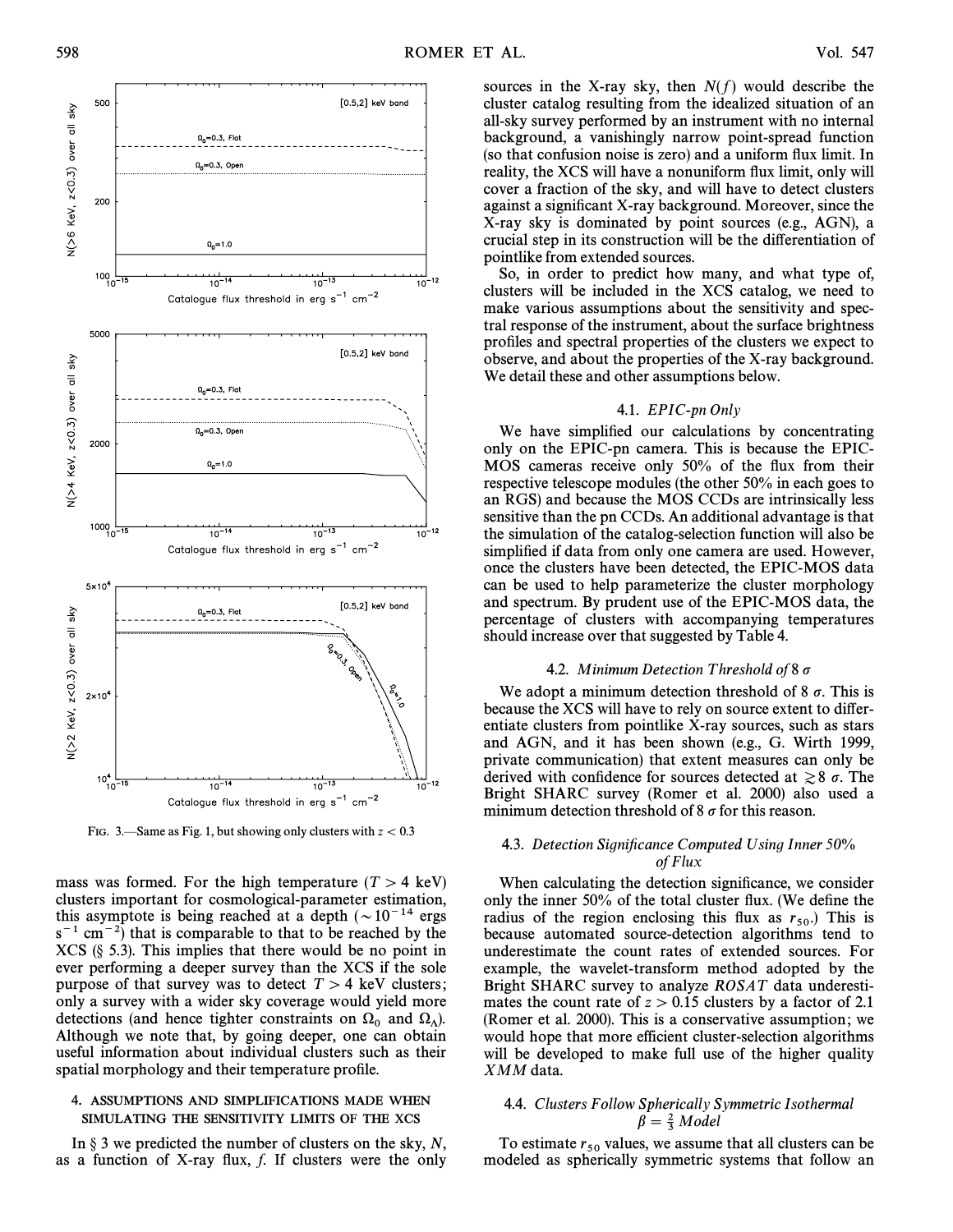isothermal  $\beta$ -profile:

$$
I = \frac{I_0}{[1 + (r/r_c)^2]^{3\beta - 1/2}},
$$
\n(2)

where I is the surface brightness at radius  $r, r_c$  is the core radius, and  $-3\beta$  is the asymptotic radial falloff of the intracluster medium (ICM) density distribution. We adopt  $\beta = \frac{2}{3}$ <sup>3</sup> throughout, since this is a typical value for rich clusters (Jones & Forman 1992; Mohr, Mathiesen, & Evrard 1999), although we note that its value for any given cluster can vary in the range  $0.4 \le \beta \le 0.9$ . For a cluster described by equation (2),  $\beta = \frac{2}{3}$  gives  $r_{50} = \sqrt{3}r_c$ . We adopt this model for the cluster surface brightness since model for the cluster surface brightness, since it has been shown (e.g., Mohr et al. 1999) to describe the azimuthally averaged cluster emission in the ROSAT bandpass  $(0.5–2.0 \text{ keV})$  very well. However, as we discuss in  $\S 6.2.3$ , the use of such a simplistic model is one of the major limitations of our calculations.

#### 4.5. Nonevolving Core Radius-Luminosity Relation

We further assume that the core radius follows the relation

$$
r_c = \frac{250}{h_{50}} \left(\frac{L_{44}}{5}\right)^{0.2} \text{ kpc} ,
$$
 (3)

where  $L_{44}$  is the rest-frame luminosity in the 0.5–2.0 keV band in units of  $10^{44}$  ergs s<sup>-1</sup>. This relation was proposed by Jones et al. (1998) and has been shown to agree with measured values of  $r_c$  for clusters with luminosities in the range  $10^{43}$ – $10^{45}$  ergs s<sup>-1</sup>. We assume that the core radius does not evolve (as shown by Vikhlinin et al. 1998b). A better understanding of the luminosity-core radius relation (in particular, whether it evolves with redshift) should result from forthcoming observations of known clusters with Chandra and XMM.

#### 4.6. Cluster Count Rates

To determine how the XMM count rate varies with cluster parameters, we used the FAKEIT and SHOW RATES commands in XSPEC and assumed that the cluster X-ray emission can be described by absorbed Raymond-Smith spectra. We calculated unabsorbed fluxes and on-axis  $XMM$  count rates for spectra with 12 different temperatures (1 keV  $\lt T \lt 12$  keV in 1 keV increments) and 40 different redshifts (0.05  $\lt$  z $\lt$  2.0 in  $\Delta z$  = 0.05 increments): 480 spectra in all. Throughout we kept the metallicity fixed at  $Z = 0.3 Z_{\odot}$  (see § 4.10), the normalization fixed at 1, and the Galactic H I column density fixed at  $n_{\rm H} = 4 \times 10^{20}$ <br>cm<sup>-2</sup> (see 8.4.11). The IGNORE command was used to  $cm^{-2}$  (see § 4.11). The IGNORE command was used to limit the count rate calculation to the  $0.5-10$  keV band. (The full energy range over which EPIC-pn is sensitive is  $0.1 - 11 \text{ keV.}$ 

These 480 calculations provided us with the count rate to flux-conversion factors that were used to define the survey sensitivity limits in  $\S$  5. To illustrate how these conversion factors vary with  $T$  and  $z$ , we provide some examples: A Raymond-Smith spectrum with an unabsorbed Ñux of  $1 \times 10^{-13}$  ergs s<sup>-1</sup> cm<sup>-2</sup> will yield 0.078 EPIC-pn counts  $s^{-1}$  (0.5–10 keV) when  $T = 1$  keV and  $z = 0.1$ . A spectrum with the same flux will yield 0.071 counts  $s^{-1}$  when  $T = 1$ keV and  $z = 1$ , 0.100 counts s<sup>-1</sup> when  $T = 10$  keV and  $z = 0.1$ , and 0.093 counts s<sup>-1</sup> when  $T = 10$  keV and  $z = 1$ .

We note that the AF98  $L_x$ -T relation used in § 3 was<br>nstructed using a slightly different plasma model to that constructed using a slightly di†erent plasma model to that used here: MEKAL (Kaastra & Mewe 1993) in XSPEC rather than RAYMOND. However, this does not present a problem for this study since we limit our discussion to  $T > 2$  keV clusters (the predictions of MEKAL and RAYMOND are very similar above  $T \ge 1$  keV).

#### 4.7. Cosmic-Background Count Rate

We calculated the cosmic background using a model that includes two thermal Galactic components (modeled with absorbed Raymond-Smith spectra) and a power-law extragalactic component. The first thermal component had a temperature of 0.0258 keV, a metallicity of  $Z_{\odot}$ , a redshift of  $z = 0$ , a normalization of  $2.5 \times 10^{-6}$ , and a hydrogen column density of  $n_H = 1 \times 10^{17}$  cm<sup>-2</sup> (Labov & Bowyer 1991). The second thermal component had a temperature of 0.0947 keV, a metallicity of  $Z_{\odot}$ , a redshift of  $z = 0$ , a normalization of 3.0  $\times$  10<sup>-6</sup>, and a hydrogen column density of  $n_{\text{H}} = 6 \times 10^{19} \text{ cm}^{-2}$  (Rocchia et al. 1984). The power-law component had an index of  $\alpha = 14$  a normalization of component had an index of  $\alpha = 1.4$ , a normalization of  $9.32 \times 10^{-7}$  (Chen, Fabian, & Gendreau 1997), and a hydrogen column density of  $n_H = 4 \times 10^{20}$  cm<sup>-2</sup>. The edgented cosmic background model vields a count rate of adopted cosmic-background model yields a count rate of  $2.6 \times 10^{-3}$  s<sup>-1</sup> arcmin<sup>-2</sup> in the 0.5–10 keV band. We note that when calculating the signal-to-noise ratio of cluster detections we adjust the cosmic-background count rate by the appropriate vignetting factor (see  $\S$  4.9). The true external background (made up of solar, Galactic, and extragalactic components) is known to vary considerably across the sky, but most of this variation is confined to low energies  $\left($  < 1 keV, Snowden et al. 1997), and so this should not have a significant effect on the average signal-to-noise ratio values for cluster detections we calculate in the  $0.5-10 \text{ keV}$ band.

## 4.8. Particle-Background Count Rate

We calculated the particle background using the expected internal background rates quoted in the XMM Users' Handbook<sup>9</sup>:  $3.0 \times 10^{-4}$  counts cm<sup>-2</sup> s<sup>-1</sup> keV<sup>-1</sup> for the EPIC-pn detector. The spectrum of the internal background is expected to be flat, so the integrated count rate in the 0.5–10 keV band is  $9.5 \times 3.0 \times 10^{-4}$  counts cm<sup>-2</sup> s<sup>-1</sup>. We then converted from  $cm^{-2}$  to arcmin<sup>-2</sup> to obtain a rate of  $1.4 \times 10^{-4}$  counts s<sup>-1</sup> arcmin<sup>-2</sup> (4.1 corresponds to 150)  $\mu$ m at the detector).

#### 4.9. V ignetting Correction

The count rate to flux-conversion factors calculated using XSPEC  $(\S 4.6)$  refer to the on-axis response of the EPIC-pn. In order to account for how these conversion factors vary with off-axis angle, we had to calculate vignetting corrections. We did this as follows: using the QUICKSI $M^{10}$ package written by S. Snowden, we created fake EPIC-pn images of a point source, with a Raymond-Smith spectrum, in the absence of particle and cosmic backgrounds. By placing the source at various places in the field of view, we were able to measure how the count rate varied as a function of off-axis angle. The vignetting factor changes smoothly across the field of view, so we decided to break up the field of view into five 3' wide annuli ( $\bar{\theta} = 1.5, 4.5, 7.5, 10.5$ ,

<sup>&</sup>lt;sup>9</sup> Available at http://xmm.vilspa.esa.es/user/uhb\_top.html.

<sup>10</sup> Available at http ://legacy.gsfc.nasa.gov.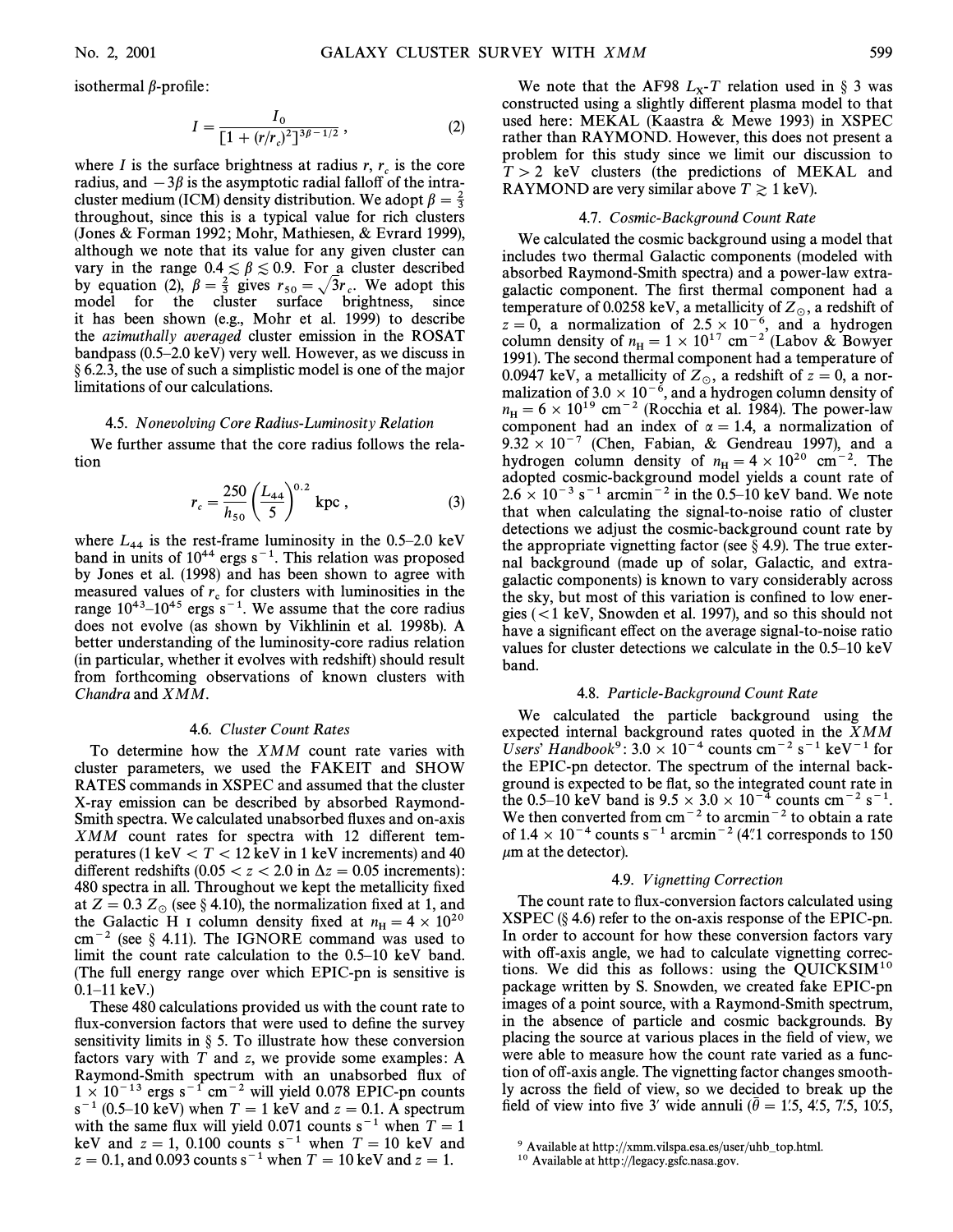and 13.5, respectively). For each annulus, we calculated the mean vignetting factor for a point source with a  $T = 4 \text{ keV}$ spectrum ; this was found to be 0.987, 0.892, 0.734, 0.578, and 0.520, respectively. We used a single temperature for this calculation because we found the vignetting factor to be essentially independent of temperature; the on-axis sensitivity is 2.09 times that of the sensitivity at  $\theta = 12'$  for a  $T = 1$  keV spectrum, compared to 2.14 for a  $T = 8$  keV spectrum. We also made a megasecond QUICKSIM simulation of the cosmic background, in the absence of sources and a particle background, to confirm that these average vignetting factors also apply to the cosmic background.

## 4.10. Constant ICM Metallicity:  $Z = 0.3 Z_\odot$

The X-ray emission from an astrophysical plasma is a function of its metallicity. For example, we calculate that for a Raymond-Smith spectrum with an unabsorbed Ñux of  $1 \times 10^{-13}$  ergs s<sup>-1</sup> cm<sup>-2</sup>, the count rate varies from 0.077 to 0.078 to 0.079 s<sup>-1</sup> for  $Z = 0.1$ , 0.3, and  $Z_{\odot}$ , respectively  $(T - 1 \text{ keV } z - 0.1, n = 4 \times 10^{20} \text{ cm}^{-2})$ . Because of this  $(T = 1 \text{ keV}, z = 0.1, n_H = 4 \times 10^{20} \text{ cm}^{-2})$ . Because of this weak dependence of count rate on metallicity, we adopt a weak dependence of count rate on metallicity, we adopt a constant value of  $Z = 0.3$   $Z_\odot$ , since this is typical of rich clusters; Fukazawa et al. (1998) found that the ensembleaveraged iron abundance was  $0.3 \pm 0.02$  based on ASCA observations of 40 nearby clusters of galaxies. Further, we assume that metallicity does not evolve; up to  $z \sim 1$  there is observational support for this from Tsuru et al. (1997) and Schindler (1999) and theoretical support from calculations by Martinelli, Matteucci, & Colafrancesco (2000).

## 4.11. Constant H I Column Density:  $n_{\rm H} = 4 \times 10^{20}$  cm<sup>-2</sup>

Neutral hydrogen gas along the line of sight toward a cluster, particularly within our own Galaxy, absorbs a large fraction of the emitted X-rays at low ( $\leq 0.5$  keV) energies. Since we do not know what the actual distribution of hydrogen column densities will be in the XCS, we have adopted a single value,  $n_H = 4 \times 10^{20}$  cm<sup>-2</sup>, which is typical for high Galactic latitudes.

The effect of column density on count rates is not large. For Raymond-Smith spectra with unabsorbed fluxes of  $1 \times 10^{-13}$  ergs s<sup>-1</sup> cm<sup>-2</sup>, the count rate varies from 0.086 to 0.078 to 0.064 s<sup>-1</sup> for  $n_H$  equal to  $1 \times 10^{20}$ ,  $4 \times 10^{20}$ , and  $10 \times 10^{20}$  cm<sup>-2</sup>, respectively (Z = 0.3 Z<sub>o</sub>, T = 1 keV,  $z = 0.1$ ). Our adoption of  $4 \times 10^{20}$  cm<sup>-2</sup> is on the conservative side; many of the regions explored by  $XMM$  will have lower  $n_H$  values. For example, of the 37 clusters in the Bright SHARC survey (Romer et al. 2000), all but nine were detected in regions with  $n_H < 4 \times 10^{20}$  cm<sup>-2</sup>. This means that the number of clusters eventually detected by the YCS that the number of clusters eventually detected by the XCS could well be higher than suggested by Table 4.

#### 4.12. EPIC T hin Filter Used for All Observations

The EPIC cameras are sensitive not only to X-rays but also to optical photons. Optical blocking filters (thin, medium, or thick) are used to minimize the number of photons entering the detector. For our calculations, we use the response functions corresponding to the thin filter only.

The choice of optical filter has an even smaller effect on count rates than column density. For a Raymond-Smith spectrum with an unabsorbed flux of  $1 \times 10^{-13}$  ergs s<sup>-1</sup>  $cm^{-2}$ , the count rates vary from 0.078 to 0.076 to 0.06 s<sup>-1</sup> when the thin, medium, and thick filters are respectively in place  $(Z = 0.3 \ Z_{\odot}, T = 1 \ \text{keV}, z = 0.1, n_{\text{H}} = 4 \times 10^{20}$ <br>cm<sup>-2</sup>). To calculate the count rate through the thin  $\text{cm}^{-2}$ ). To calculate the count rate through the thin,

medium, and thick filters we used the files epn\_thin\_arf.fits, pn\_med\_arf.fits, and epn\_thick\_arf.fits,<sup>11</sup> respectively. It is unlikely that any XMM pointings that require the thick filter (i.e., those with bright stars in their field of view) will be suitable for serendipitous cluster detection, and so we can safely discount the effects of filter choice on the cluster numbers presented in Table 4.

#### 4.13. Bolometric and K-Corrections

We calculated K-corrections and bolometric corrections using XSPEC. The  $K$ -correction was defined as the ratio of the unabsorbed Ñux in the observed energy band to the unabsorbed flux in the redshifted energy band:

$$
K_{1\text{o}-\text{hi}} = \frac{\int_{1\text{o}}^{\text{hi}} f_{\text{v}} \, dv}{\int_{1\text{o}(1+z)}^{\text{hi}(1+z)} f_{\text{v}} \, dv},\tag{4}
$$

where lo and hi are the limits of the observed energy band, e.g., 0.5 and 10.0 keV. When calculating K-corrections, the redshift of each Raymond-Smith spectrum was set to  $z=0$ . Quadratic fits to the K-corrections, as a function of  $(1 + z)$ , were derived for each of the input temperatures  $(1-12 \text{ keV})$ :

$$
K_{\text{lo-hi}} = c + b(1+z) + a(1+z)^2, \qquad (5)
$$

where  $a, b$ , and  $c$  are the coefficients of the fits; see Table 1.

The bolometric correction was defined as the ratio of the unabsorbed flux in a pseudobolometric band of  $0.01-50$ keV to the unabsorbed flux in the observed energy band, i.e.,

$$
B_{\text{lo-hi}} = \frac{\int_{0.01}^{50} f_v \, dv}{\int_{0.0}^{\text{hi}} f_v \, dv} \,. \tag{6}
$$

Setting the redshift of the Raymond-Smith spectrum to  $z = 0$ , B values were calculated for each of the 12 input temperatures. The bolometric corrections are listed in Table 2 for the  $0.5-2.0$  and  $0.5-10$  keV energy bands.

To illustrate how the bolometric and K-corrections were applied, we provide an example. Consider a cluster with temperature  $T = 4$  keV, a redshift of  $z = 1$ , and an unabsorbed flux in the 0.5–2.0 keV (observed) band of  $1 \times 10^{-13}$ ergs  $s^{-1}$  cm<sup>-2</sup>. The K-corrected flux in the 0.5–2.0 keV (rest-frame) band is  $0.836 \times 10^{-13}$  ergs s<sup>-1</sup> cm<sup>-2</sup> (from eq. [5] and Table 1). The bolometric flux for this cluster is then 3.04 times this, from Table 2.

#### 4.14. Exposure-T ime Distribution and Area of the Survey

In  $\S$  5.3 we combine our sensitivity-limit calculations (§§ 5.2 and 5.1) with our model cluster population (§ 3) in order to predict the properties of the XCS. To do so requires us to assume both an areal coverage and an exposure-time distribution for the survey. We do not know what the exposure-time distribution will be for the thousands of pointings that will eventually comprise the XMM archive. So, for the purposes of this paper, we assume that the exposure times will be distributed in the same way as they are for 760 pointings in the XMM guaranteed time observations (GTO; Table 3). The 760 GTO pointings have exposure times that range from 5 to 95 ks, with an average of 22.3 ks. For comparison, we also list in Table 3 the distribution of the exposure times in the XMM A01 program.

For the areal coverage, we use a total value of 800 deg<sup>2</sup> (as justified below). However, we note that our treatment of

<sup>&</sup>lt;sup>11</sup> All available at http://xmm.vilspa.esa.es.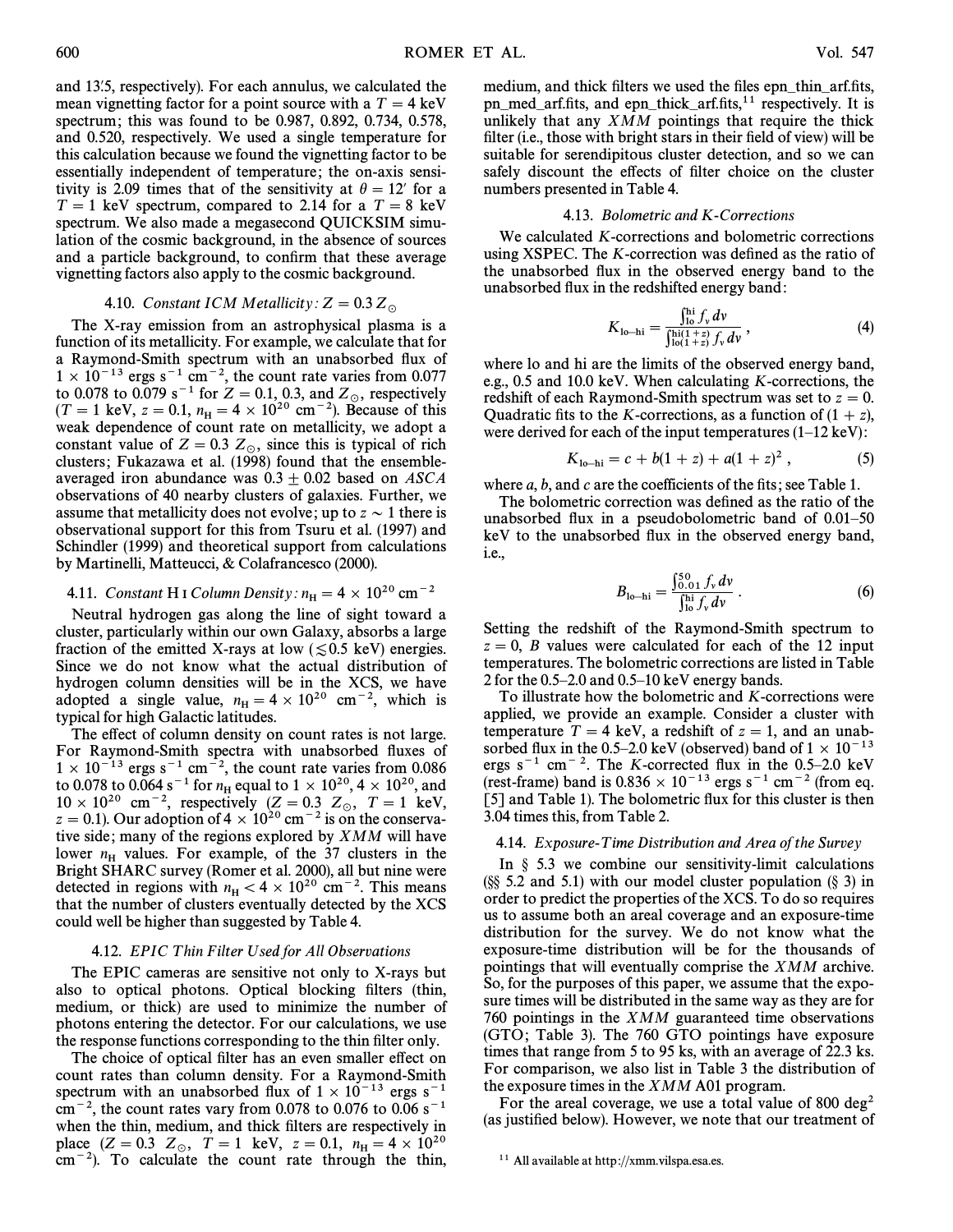| TABLE 1                                                                       |
|-------------------------------------------------------------------------------|
| COEFFICIENTS OF THE OUADRATIC FITS TO K-CORRECTIONS FOR RAYMOND-SMITH SPECTRA |

| <b>TEMPERATURE</b> |                   | $0.5 - 2.0 \text{ keV}$ |          | $0.5 - 10.0$ keV |             |          |  |
|--------------------|-------------------|-------------------------|----------|------------------|-------------|----------|--|
| (keV)              | $\mathcal{C}_{0}$ | b                       | a        | $\mathcal{C}$    | h           | a        |  |
| 1                  | .                 | $\cdots$                | $\cdots$ | 0.98976          | $-0.693811$ | 0.589274 |  |
| 2.                 | 0.98006           | $-0.111214$             | 0.074738 | 0.74183          | 0.168149    | 0.076622 |  |
| 3.                 | 1.07562           | $-0.172770$             | 0.045052 | 0.78837          | 0.169155    | 0.029814 |  |
| 4.                 | 1.14437           | $-0.238201$             | 0.041994 | 0.85558          | 0.106416    | 0.021304 |  |
| 5.                 | 1.19418           | $-0.290640$             | 0.044047 | 0.91672          | 0.040785    | 0.021762 |  |
|                    | 1.23139           | $-0.331765$             | 0.047111 | 0.96909          | $-0.018076$ | 0.024729 |  |
| 7.                 | 1.25583           | $-0.359344$             | 0.049642 | 1.01385          | $-0.068723$ | 0.028104 |  |
| 8.                 | 1.27631           | $-0.383054$             | 0.052145 | 1.05094          | $-0.111368$ | 0.031331 |  |
|                    | 1.29229           | $-0.401918$             | 0.054310 | 1.08256          | $-0.147891$ | 0.034250 |  |
|                    | 1.30579           | $-0.418036$             | 0.056253 | 1.10903          | $-0.178722$ | 0.036790 |  |
| 11.                | 1.31657           | $-0.430874$             | 0.057859 | 1.13138          | $-0.204740$ | 0.038903 |  |
|                    | 1.32727           | $-0.443794$             | 0.059521 | 1.15220          | $-0.229466$ | 0.041146 |  |

vignetting effects  $(\S 4.9)$  forces us to break this total area up into five bins when creating mock cluster catalogs. These bins correspond to the five adopted off-axis annuli, which cover 4.3%, 13.1%, 21.7%, 30.4%, and 30.2% of the total area, respectively.

The EPIC field of view covers a 30' diameter circle, and the CCD arrangement of the pn camera provides an active area of 649 arcmin<sup>2</sup>. If EPIC operates for the full 10 yr of the XMM design lifetime and XMM makes an average of three pointings day<sup> $-1$ </sup>, then the total area imaged by EPIC will be  $\simeq$  2000 deg<sup>2</sup>. (Although the average exposure time of the 760 GTO pointings is 22.3 ks, or 3.9 pointings day<sup>-1</sup>, overheads, such as the  $\sim$  5 ks telescope settling time, mean that three pointings  $day^{-1}$  is a more realistic estimate.) Unfortunately, not all of the  $\simeq$  2000 deg<sup>2</sup> will be available for building serendipitous cluster catalogs. Experience from ROSAT suggests that only  $\sim$  40% of pointings are likely to

#### TABLE 2

| CONVERSION FACTORS BETWEEN OBSERVED AND |  |
|-----------------------------------------|--|
| PSEUDOBOLOMETRIC LUMINOSITY FOR         |  |
| RAYMOND-SMITH SPECTRA                   |  |

| Temperature<br>(keV)     | $0.5 - 10.0$ keV | $0.5 - 2.0 \text{ keV}$ |
|--------------------------|------------------|-------------------------|
| 1                        | 1.75287          | 2.00900                 |
| 2                        | 1.48716          | 2.37600                 |
| 3                        | 1.36920          | 2.69564                 |
| 4                        | 1.33470          | 3.04131                 |
| 5                        | 1.33501          | 3.38720                 |
| $6 \ldots \ldots \ldots$ | 1.35271          | 3.72926                 |
| 7                        | 1.38674          | 4.04849                 |
| 8.                       | 1.42370          | 4.36129                 |
| $9$                      | 1.46514          | 4.66436                 |
| $10$                     | 1.50744          | 4.95957                 |
| 11                       | 1.55192          | 5.24149                 |
| 12                       | 1.59530          | 5.53199                 |
|                          |                  |                         |

be suitable, the rest being either at low Galactic latitude, overlapping previously studied fields, or have pointing targets extending over most of the field of view. Therefore, we estimate that the XCS will cover  $\simeq 800$  deg<sup>2</sup>.

#### 5. SIMULATION RESULTS

The mechanisms outlined in  $\S 4$  allow us to simulate the sensitivity of the XCS in terms of both cluster detection  $(\S$  5.1) and temperature estimation  $(\S$  5.2). The results of these simulations, when combined with the Press-Schechter predictions described in  $\S$  3, allow us to predict the properties of the XCS  $(\S 5.3)$ .

#### 5.1. Calculation of Sensitivity Limits for Detection

As stated in  $\S 4.2$ , our criterion for source detection is that it should be made with count statistics significant at the 8  $\sigma$ level at least, so that it is possible to determine whether the source is extended or not. For the XCS predictions, we have calculated the bolometric luminosity that would yield an 8  $\sigma$  detection  $(L_{8\sigma})$  for each of 144,000 different parameter combinations. These 144,000 combinations are comprised combinations. These 144,000 combinations are comprised of three cosmologies (§ 3), 12 temperatures (1 keV  $\lt T \lt 12$ keV in 1 keV increments), 40 redshifts  $(0.05\ < z\ < 2$  in  $\Delta z = 0.05$  increments), five off-axis angles (  $\theta = 1.5$ , 4.5, 7.5, 10.5, and 13.5;  $\frac{6}{5}$  4.9), and 20 exposure times (5 km  $lt$   $t$   $lt$  100 ks in 5 ks increments).

We determine the 144,000  $L_{8\sigma}$  values iteratively as follows. For a particular  $\Omega_0$ ,  $\Omega_{\Lambda}$ , T, z,  $\theta$ , and t combination, we start by calculating the half-flux radius r  $(8, 4, 3)$  in we start by calculating the half-flux radius,  $r_{50}$  (§ 4.3), in arcminutes for a given input  $r_c$  value  $(r_{50} = \sqrt{3}r_c;$  § 4.4).  $_{50} = \sqrt{3r_c};$ Even the total number of background counts,<br>Next, we calculate the total number of background counts, N, (§§ 4.7 and 4.8) that would fall in a circle of radius  $r_{50}$  in the exposure time  $t$  (where  $N$  takes into account the effects of vignetting on the cosmic background at off-axis angle  $\theta$ ). Once  $N$  is known, we can calculate the number of cluster counts, S, that would need to fall inside  $r_{50}$  to yield  $S/N > 8$ .

TABLE 3 DISTRIBUTION OF  $XMM$  EXPOSURE TIMES IN THE GTO AND  $\operatorname{AO1}$  Observing Cycles

|                                                                                                                    | DISTRIBUTION $(\% )$ |                |              |                |              |              |              |              |              |              |              |
|--------------------------------------------------------------------------------------------------------------------|----------------------|----------------|--------------|----------------|--------------|--------------|--------------|--------------|--------------|--------------|--------------|
| OBSERVING CYCLE 5-10 ks 10-15 ks 15-20 ks 20-25 ks 25-30 ks 30-35 ks 35-40 ks 40-45 ks 45-50 ks 50-55 ks 55-100 ks |                      |                |              |                |              |              |              |              |              |              |              |
| GTO<br>AO1                                                                                                         | 23.16<br>23.79       | 18.03<br>18.97 | 7.63<br>4.41 | 17.50<br>18.81 | 4.87<br>5.56 | 6.58<br>9.08 | 1.45<br>1.31 | 7.24<br>4.66 | 1.58<br>0.57 | 6.58<br>7.23 | 5.39<br>5.56 |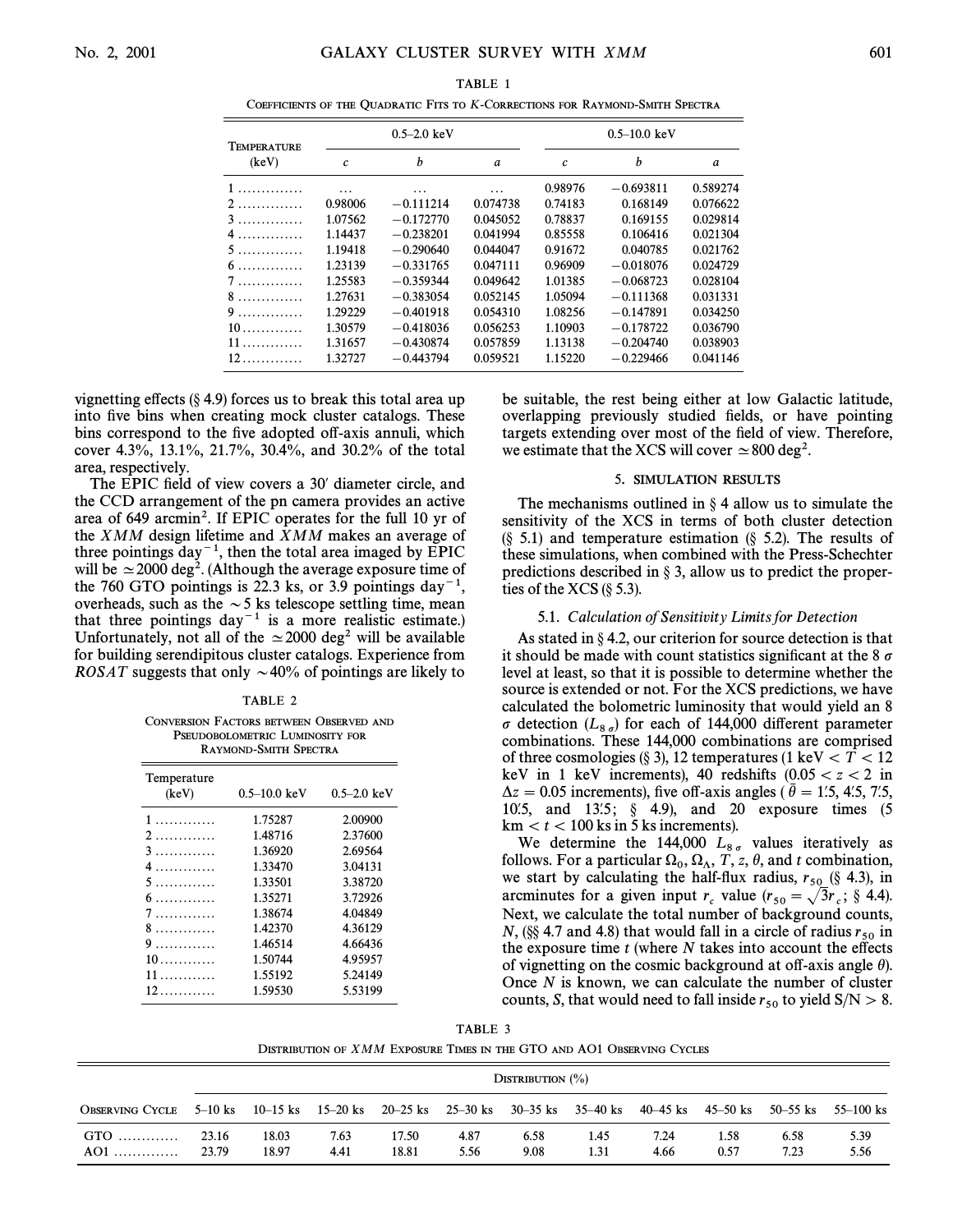By multiplying S by  $2/t$ , we obtain the corresponding total count rate (where the factor of 2 accounts for those photons lying outside the  $r_{50}$  radius and the factor of  $1/t$  converts from total counts to a count rate). This count rate can then be converted into a flux by dividing by the appropriate vignetting factor  $(\S 4.9)$  and then multiplying by the appropriate count rate to flux-conversion factor  $(\S 4.6)$ . Using the appropriate K-correction  $(\S$  4.13), we calculate the corresponding  $(0.5-2.0 \text{ keV})$  luminosity. We compare this luminosity to the one obtained from equation (3) using the input value of  $r_c$ . If the two luminosities differ by more than 20%, we recalculate  $r_c$  and repeat the whole procedure. We recalculate  $r_c$  and repeat the whole procedure. always start the iteration with  $r_c = 250$  kpc. Usually the always start the field<br>form  $r_c = 250$  kpc. Estatisful the process converges after only one or two adjustments to  $r_c$ . After convergence, we define  $L_{8\sigma}$  using the appropriate bolometric correction (§ 4.13).

We note that, across all 144,000 calculations, the smallest  $r_{50}$  value used to derive an  $L_{8\sigma}$  value was  $\simeq$  20". To confirm that clusters of this size, and larger, will be flagged as extended sources, we have computed, using QUICKSIM, how the radius enclosing half the flux in a model  $XMM$ point-spread function varies with off-axis angle. We find that the maximum size of this radius is only  $\simeq$  13". Therefore, it follows that all clusters detected at greater than 8  $\sigma$ will be flagged as extended sources; i.e., the completeness of the XCS should not suffer by the imposition of an extent criterion.

It would be impractical to provide tables listing the results of all 144,000 calculations, so instead we give a few illustrative examples. These following examples are based on calculations in the first radial bin  $(\bar{\theta} = 1.5)$  and in an  $\Omega_0 = 1, \Omega_\Lambda = 0$  cosmology:

1. The highest number of counts required inside  $r_{50}$  for an 8  $\sigma$  detection was 255, arising for a cluster at redshift  $z = 2$  with a temperature  $T = 1$  keV, observed for 100 ks. Such a cluster would have a total count rate of 0.0051 count  $s^{-1}$ , a flux of 7.06  $\times$  10<sup>-15</sup> ergs s<sup>-1</sup> cm<sup>-2</sup>, and a luminosity of 7.48  $\times$  10<sup>44</sup> ergs s<sup>-1</sup>.

2. The lowest number of counts required inside  $r_{50}$  for an 8  $\sigma$  detection was 77, arising for a cluster at redshift  $z = 0.35$ with a temperature of  $T = 12 \text{ keV}$ , observed for 5 ks. Such a cluster would have a total count rate of 0.0308 count  $s^{-1}$ , a flux of  $3.11 \times 10^{-14}$  ergs s<sup>-1</sup> cm<sup>-2</sup>, and a luminosity of  $0.16 \times 10^{44}$  ergs s<sup>-1</sup>.

3. All clusters lying at  $z \le 1.5$  that are brighter than  $L_*$  will be detected at greater than 8  $\sigma$  in a 5 ks pointing. At  $z = 1.5$  an  $L_*$  cluster has a flux of 4.24  $\times$  10<sup>-14</sup> ergs s<sup>-1</sup>  $z = 1.5$  an  $L_*$  cluster has a flux of  $4.24 \times 10^{-14}$  ergs s<sup>-1</sup> cm<sup>-2</sup>. Here we assume that  $L_*$ , the "knee" in the Schechter function fitted to the Y ray cluster luminosity function has function fitted to the X-ray cluster luminosity function, has a value of  $4.8 \times 10^{44}$  ergs s<sup>-1</sup>; this is the average of the values found by De Grandi et al. (1999b) and Ebeling et al. (1998). Such a cluster has a temperature of 5.5 keV based on the  $L_x$ -T relation of AF98, equation (1).

4. In the average exposure time  $(22.3 \text{ ks}; \S 4.14)$  of the 760 GTO pointings, it will be possible to detect clusters brighter than 2.4  $\times$  10<sup>44</sup> ergs s<sup>-1</sup> (i.e., 0.5  $\times$  L<sub>\*</sub>) out to redshifts of  $7 \times 16$  (Such a cluster has a temperature of 3.7 keV based  $z \approx 1.6$ . (Such a cluster has a temperature of 3.7 keV based on the  $L_X$ -T relation of AF98.)

## 5.2. Calculation of Sensitivity Limits for Temperature Estimation

The EPIC-pn camera is able to estimate the energies of all incident photons, so it can perform low-resolution spectroscopy as well as broadband imaging. This means that we are able to estimate temperatures for the clusters we detect, provided the signal-to-noise ratio of the source spectrum is sufficiently high. This is clearly a great advantage, since, for those clusters for which it is possible, we shall not need to obtain follow-up observations to determine their temperature. Cluster-temperature measurements are important for cosmological-parameter estimation, since  $T$  is more readily related to cluster mass (in terms of which theoretical predictions are made) than is (the more easily measured) X-ray luminosity.

To assess the extent to which we will be able to take advantage of the XMM spectral resolution, we have calculated the minimum bolometric luminosity  $(L_T)$  that would<br>vield a temperature estimate for each of our 144,000 paramyield a temperature estimate for each of our 144,000 parameter combinations. We stress that, in most cases, determination of the redshift of the cluster will be required before its temperature can be estimated. This remains true even for spectra of high signal-to-noise ratio, owing to the degeneracy between temperature and redshift in the spectral fitting when thermal bremsstrahlung is the dominant emission process. However, if there is significant line emission in addition to the bremsstrahlung radiation (which is especially true for low-temperature, high-metallicity plasmas), it is sometimes possible to measure the redshifts from emission features such as the 7 keV Fe line. R. F. Mushotzky (1994, private communication) and others have shown that this technique works, and we certainly will apply it where possible to XCS data. Alternatively, we might also expect to be able to obtain crude redshift estimates using the measured flux and extent; this method is cosmology-dependent but is still worthy of further investigation.

Given that the redshift will be known prior to the spectral fitting, it will be possible to choose the metric aperture size most suitable for temperature measurements for each cluster. To reflect this, we allow the radius of apertures used in our temperature-sensitivity-limit calculations to vary (with the constraint that it must never be smaller than  $r_{50}$ )<br>so as to include the maximum number of photons but so as to include the maximum number of photons but without being swamped by the background. (This is in contrast to our detection-sensitivity calculations, for which we always used  $r_{50}$ , since the detection software will most likely<br>only pick out the central  $\sim$  50% of the cluster flux: see 8.4.3. only pick out the central  $\simeq$  50% of the cluster flux; see § 4.3.) We also set the additional criteria that the number of background counts in the aperture must never exceed the number of cluster counts and that the cluster counts must never be less than 1000. The aperture sizes thus chosen varied from  $r_{50}$  to  $r_{89}$ , and the number of background<br>counts inside these apertures varied from  $\approx 250$  to  $\approx 1500$ counts inside these apertures varied from  $\simeq$  250 to  $\simeq$  1500 (with an average value of  $\simeq$  600).

The accuracy to which temperatures can be estimated depends on three factors: the cluster redshift, the cluster temperature, and the signal-to-noise ratio of the spectrum. We illustrate this via Figure 4, which shows the input versus fitted temperatures for representative values of the cluster redshift, cluster temperature, and background count rate. For this figure, we created, and then fitted, 20 fake spectra (with  $n_{\text{H}} = 4 \times 10^{20} \text{ cm}^{-2}$  and  $Z = 0.3 Z_{\odot}$ ) for each of the listed temperature-redshift-background combinations using the XSPEC commands FAKEIT and FIT, respectively. The mean and standard deviation of the 20 fits are plotted in Figure 4. These fits were all performed on spectra containing 1000 counts because only about 1% of the 144,000  $L<sub>T</sub>$  calculations produced background counts—and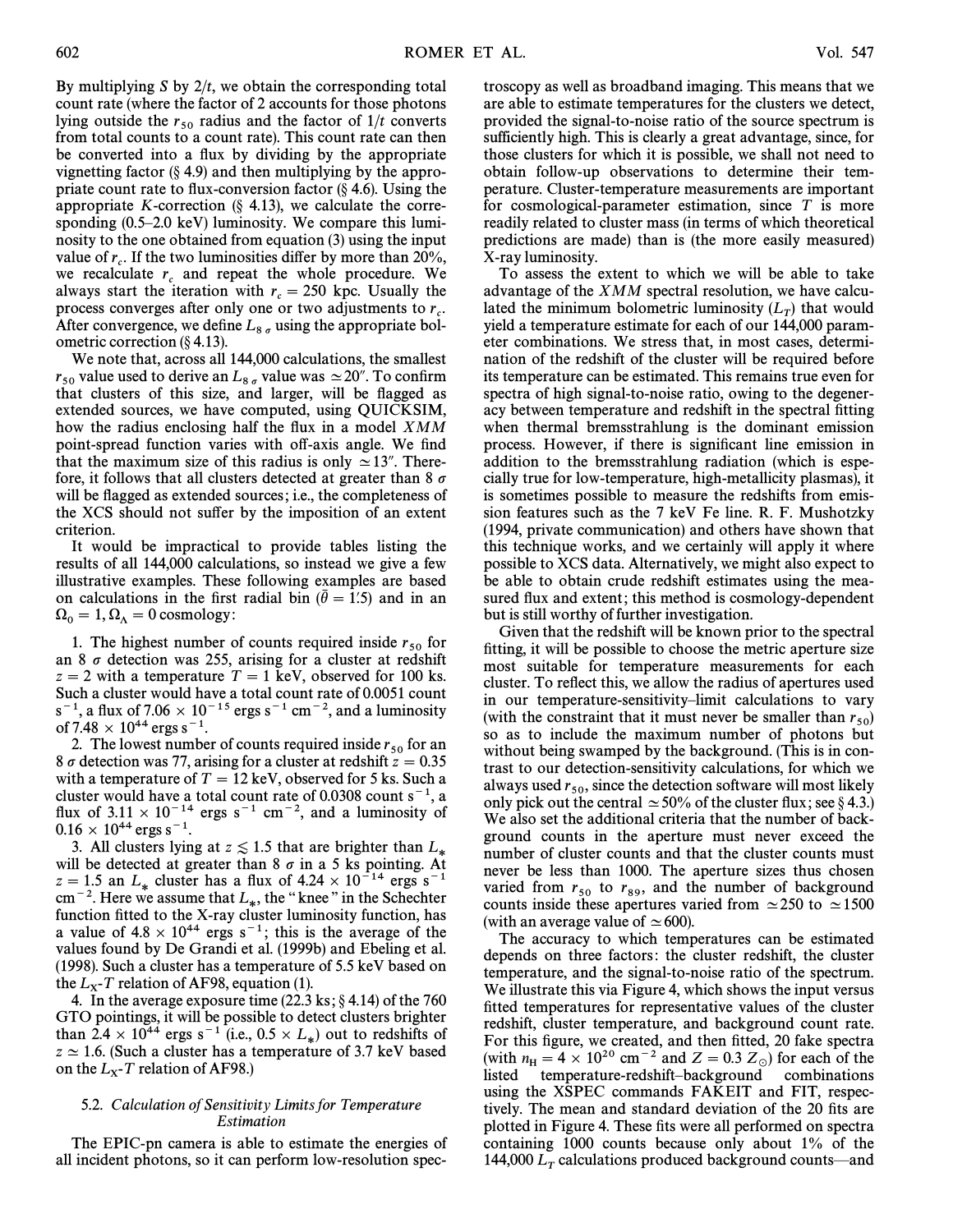

FIG. 4.ÈFitted temperatures vs. input temperatures for four di†erent combinations of redshift and background contamination. All spectra were created using FAKEIT in XSPEC. The dotted lines show input temperature plus (upper line) and minus (lower line) 20%.

hence cluster counts—that exceeded 1000. From the figure, it is clear that a spectrum of 1000 counts will yield temperature estimates of varying accuracies, with the most accurate values being derived for the lowest temperature systems. The lowest accuracy results will come from hightemperature clusters at low redshift with high background count rates. We note that the accuracy improves with redshift for high-temperature systems because the "knee" in the thermal bremsstrahlung spectrum moves to lower energies, where  $XMM$  has more effective area.

Some examples of our temperature sensitivity limits are as follows (assuming  $\bar{\theta} = 1.5$ ,  $\Omega_0 = 1$ , and  $\Omega_\Lambda = 0$ ): Cool clusters ( $T = 2$  keV) will yield temperature measurements only out to  $z \approx 0.21$  in 5 ks exposures. Even in a 100 ks exposure, the maximum redshift for temperature determination for  $T = 2$  keV clusters stretches only to  $z \sim 0.72$ . (Based on the AF98  $L_x$ -T relation, we expect a  $T = 2 \text{ keV}$ <br>cluster to have a luminosity of  $\sim 0.7 \times 10^{44}$  ergs s<sup>-1</sup>). cluster to have a luminosity of  $\simeq 0.7 \times 10^{44}$  ergs s<sup>-1</sup>.) By contrast, hotter clusters, which are brighter, yield temperature measurements to higher redshifts. For example, temperatures will be measured for  $L_X > L_*$  ( $T > 5.5$  keV) clusters to  $z \sim 0.6$  (1.1, 2.0) in 5 (22.3, 100) ks exposures.

#### 5.3. Expected Catalog Properties

In  $\S$  5.1 and 5.2 we computed the luminosity threshold for cluster detection  $(L_{8g})$  and temperature estimation  $(L_T)$ ,<br>respectively, for 144,000 different combinations of O, O respectively, for 144,000 different combinations of  $\Omega_0$ ,  $\Omega_{\Lambda}$ ,  $T_z$ ,  $\theta$  and t. Combining these luminosity thresholds with  $T$ , z,  $\theta$ , and t. Combining these luminosity thresholds with the results of  $\S$  3 allows us to estimate how many clusters will be included in our catalog (and for how many of them we can estimate a temperature). We note that when doing so we assume that clusters are randomly located on the sky,

that the total areal coverage is 800 deg<sup>2</sup> ( $\S$  4.14) and that the pointing exposure times are distributed according to Table 3. The results of our catalog predictions are summarized in Table 4 and Figures 5 and 6.

The XCS will not have a single, well-defined flux limit because it will be made up of pointings with a wide dispersion of exposure times  $(\S$  4.14) and because—in the *XMM* band at least—count rate to flux-conversion factors are a complex function of z and T (§ 4.6) and  $\theta$  (§ 4.9). Despite this, we have been able to estimate an effective flux limit for the survey by comparing the numbers of expected  $z > 0$ cluster detections (as listed in the first line of Table 4; 8300, 750, 61, etc.) with the  $N(f)$  values in Figure 1 (after appropriate scaling from  $4\pi$  sr to 800 deg<sup>2</sup>). Doing so provides nine estimates of the survey flux limit, all of which turn out to be close to  $1.5 \times 10^{-14}$  ergs s<sup>-1</sup> cm<sup>-2</sup>. Repeating the procedure for the  $z < 0.3$  and  $z > 1.0$  (by comparison with Figs. 2 and 3, respectively) also yields flux limits of  $\simeq$  1.5  $\times$  10<sup>-14</sup> ergs s<sup>-1</sup> cm<sup>-2</sup>. We conclude, therefore, that the effective XCS flux limit will be  $\simeq 1.5 \times 10^{-14}$  ergs s<sup>-1</sup>  $\text{cm}^{-2}$  but stress that individual pointings in the survey will have flux limits that may be higher or lower than this value.

In  $\S 3$  we noted that any survey that reaches a flux limit of  $\sim$  1  $\times$  10<sup>-14</sup> ergs s<sup>-1</sup> cm<sup>-2</sup> will be able to detect almost all the  $T > 4$  keV clusters in its survey region irrespective of redshift. This is supported by Figure 5, which shows the integral redshift distributions,  $N(z)$ , predicted for the XCS in the three cosmologies we consider. The total number of clusters (as predicted by Press-Schechter theory) are depicted by solid curves, whereas the number of expected XCS detections are depicted by dashed curves. For  $T > 6$ keV clusters (top panel) the two curves are coincident out to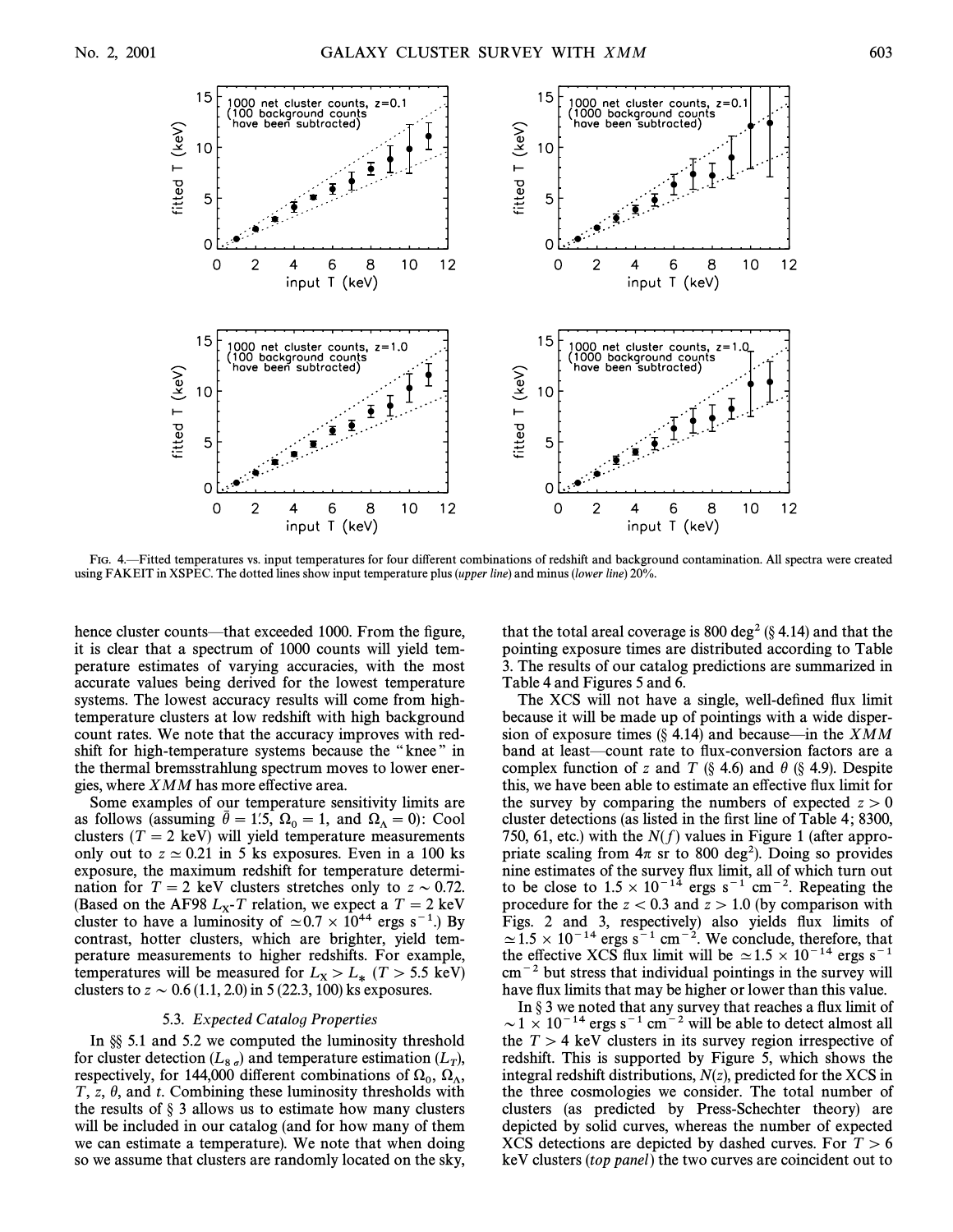

FIG. 5.—Cumulative redshift distribution,  $N(\langle z \rangle)$ , of galaxy clusters per 800 deg<sup>2</sup> with X-ray temperature in excess of 6 keV (upper panel), 4 keV (middle panel), and  $2 \text{ keV}$  (lower panel). The solid lines show the result one would obtain if there was no limitation on the detectable flux. The dashed and dotted lines show our predictions for the XCS, where the dashed line represents the expected number of greater than 8  $\sigma$  detections, and the dotted line represents the expected number of clusters bright enough to allow temperature measurements.

 $z \approx 1.4$ , meaning that we can expect to detect all  $T > 6$  keV clusters at  $z < 1.4$ . From the middle panel, we can see that incompleteness sets in earlier for the  $T > 4$  keV clusters, but even so we can expect to detect almost all  $T > 4$  keV clusters out to at least  $z \approx 1$ . By contrast, we expect to be incomplete in terms of  $T > 2$  keV clusters by  $z \approx 0.5$ , and, by  $z \approx 2$ , we can expect to be detecting only 20% of the  $T > 2$  keV clusters (if  $\Omega_0 = 0.3$ ) in our survey region.



FIG. 6.-Predicted redshift distributions (evaluated in bins of width  $\Delta z = 0.05$ ) corresponding to the cumulative counts of Fig. 5. The filled and empty symbols denote clusters detected and with temperatures estimated, respectively, in the three cosmological models: Einstein-de Sitter (solid line), low-density open (dashed line), and low-density flat (dotted line).

Also shown on Figure 5 are our predictions for the number of clusters that we will detect with sufficient signalto-noise ratio to be able to estimate temperatures (dotted curves). These numbers are also given in parentheses in Table 4. We will obtain temperatures for all  $T > 6$ ,  $T > 4$ , and  $T > 2$  keV clusters out to  $z \approx 0.7, z \approx 0.5$ , and  $z \approx 0.3$ , respectively. To further illustrate the expected properties of the XCS, we plot in Figure 6 the di†erential redshift distribution as a function of cosmology and temperature. This figure shows how many clusters will be detected in each  $\Delta z = 0.05$  bin when  $\Omega_0 = 1$  (solid lines, squares),  $\Omega_0 =$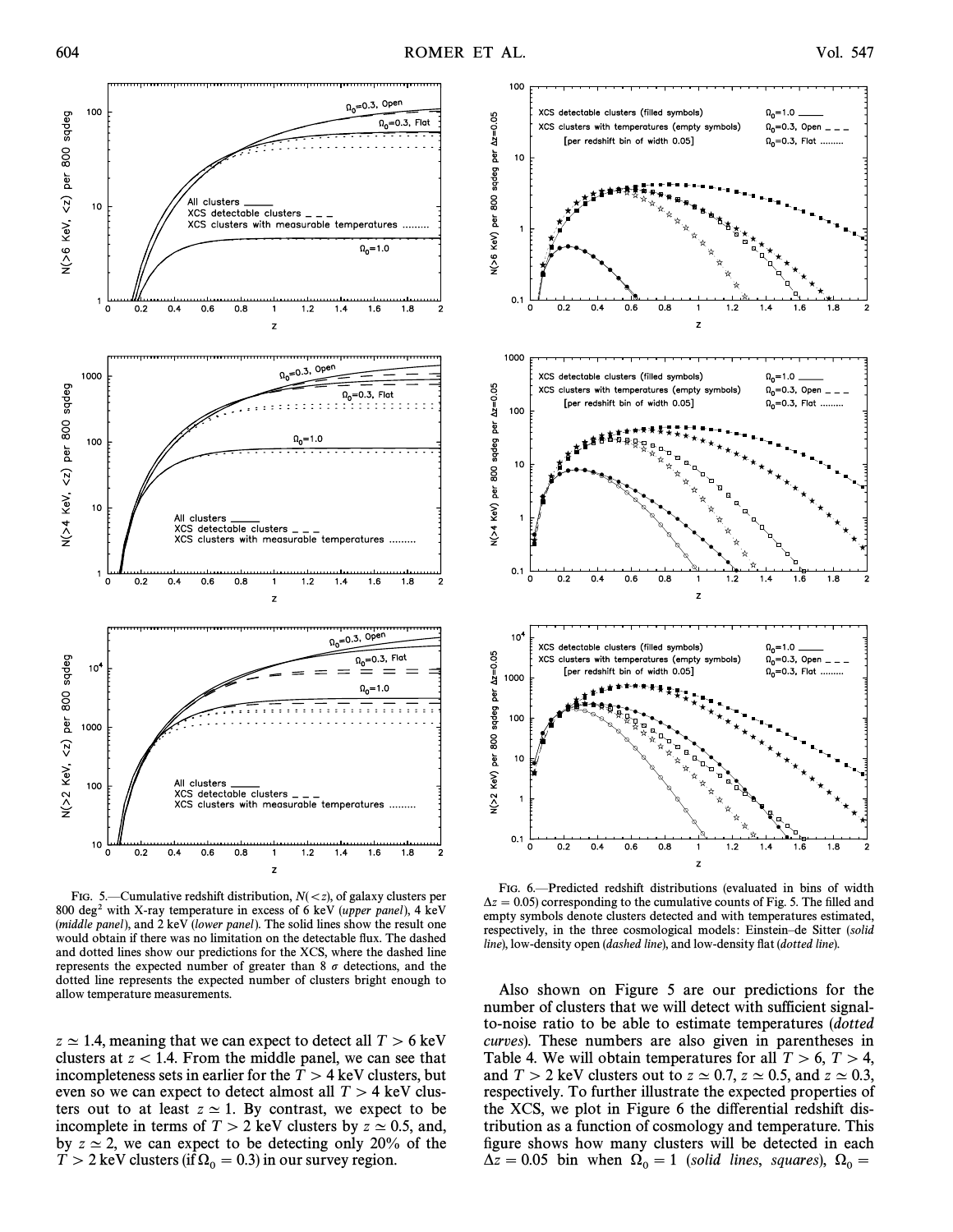EXPECTED NUMBER OF CLUSTERS DETECTED IN AN XMM SERENDIPITOUS SURVEY FOR THREE COSMOLOGICAL MODELS

TABLE 4

| $\boldsymbol{z}$                            | T > 2       | T > 4      | T > 6    |  |  |  |  |
|---------------------------------------------|-------------|------------|----------|--|--|--|--|
| $\Omega_0$ = 0.3, $\Omega_\Lambda$ = 0.7    |             |            |          |  |  |  |  |
| $>0$                                        | 8300 (1800) | 750 (320)  | 61 (42)  |  |  |  |  |
| $> 0.3 \dots$                               | 7600 (1200) | 700 (270)  | 54 (36)  |  |  |  |  |
| $>1$                                        | 750 (6)     | 170(6)     | 12(2)    |  |  |  |  |
| $\Omega_0 = 1.0$ , $\Omega_{\Lambda} = 0.0$ |             |            |          |  |  |  |  |
| $>$ $0$ $\dots$ $\dots$                     | 2600 (1200) | 80 (70)    | 5(5)     |  |  |  |  |
| $>0.3\dots$ .                               | 1900 (570)  | 50 (40)    | 2(2)     |  |  |  |  |
| $>1$                                        | 46(0)       | 1(0)       | 0(0)     |  |  |  |  |
| $\Omega_0 = 0.3$ , $\Omega_{\Lambda} = 0.0$ |             |            |          |  |  |  |  |
| $>0$                                        | 9700 (2000) | 1100 (380) | 110 (56) |  |  |  |  |
| $>$ 0.3                                     | 9000 (1400) | 1100 (330) | 100(51)  |  |  |  |  |
| $>1$                                        | 1700 (26)   | 480 (24)   | 50(9)    |  |  |  |  |

NOTE.— Survey covers  $800 \text{ deg}^2$ . The main numbers are for detections, while the numbers in parentheses are detections with sufficient flux to yield temperatures.

0.3,  $\Omega_{\Lambda} = 0$  (dashed lines, stars), and  $\Omega_0 = 0.3, \Omega_{\Lambda} = 0.7$ (dotted lines, circles). In order to differentiate between curves representing the number of detections and curves representing the number of clusters with temperature estimates, we have used solid and open symbols, respectively.

#### 6. DISCUSSION AND CONCLUSIONS

A cluster catalog of the quality described in  $\S$  5.3 would have a great many uses. Here we describe briefly a subset of these to give a feel for the kind of science that the XCS will make possible. We also discuss some caveats relating to the methods used herein and present our conclusions.

#### 6.1. Science from the Catalog

The science that can be derived from the XCS can be loosely divided into two categories: science that can be obtained directly from the catalog itself (for the most part assuming that follow-up observations have provided cluster redshifts and enabled temperature determination where possible) and those future projects that can build on the XCS data. We give a few examples of both sorts of project here.

#### 6.1.1. Constraints on Cosmological Parameters

The XCS cluster temperature and redshift distributions can be used as a direct probe of the cosmological parameters  $\Omega_0$  and  $\Omega_\Lambda$ . The survey's size, redshift distribution, and selection criteria are ideally suited to this task. The YCS will selection criteria are ideally suited to this task. The XCS will provide stringent constraints on  $\Omega_0$  and has the potential to offer the first constraint on  $\Omega_\Lambda$  from cluster number density evolution. The power of the XCS to constrain these parameters is clearly demonstrated in Figure 5, from which it is apparent that there is about an order-of-magnitude difference between the number of high-temperature ( $T > 4$  keV) clusters in the  $\Omega_0 = 1$  case compared to either of the two  $\Omega_0 = 0.3$  cases. At lower temperatures (T > 2 keV) the differences between the various models are less apparent, demonstrating that it is important to concentrate on the high-temperature systems when attempting to measure cosmological parameters.

It is beyond the scope of this paper to make detailed predictions of the errors on  $\Omega_0$  that would result from the XCS. To do so would require a careful tracking of the theoretical uncertainties in the number density predictions, especially those connected with the amplitude of the power spectrum, and ideally would also take into account the weak sensitivity of the predictions to quantities such as the power spectrum shape. Further, the modeling of the observational errors, and in particular the cosmic variance contribution—which assesses the extent to which the observations might be a statistical fluke—is a subtle business requiring detailed Monte Carlo and probably N-body simulations. The former can only be carried out in detail once the true distribution of observing times and the fraction of usable pointings is known. It may also prove necessary to model evolution in the temperature-luminosity relation  $(\S 6.1.2)$ . (It is for these reasons that we are unable to add error bars to the predictions in Figs.  $1-6$ .)

In order to go beyond measurements of  $\Omega_0$  and start to constrain  $\Omega_{\Lambda}$ , one must study the  $z > 1$  population; from Figure 6 we can see that there is little difference between the cluster number density evolution predictions for the two  $\Omega_0 = 0.3$  cosmologies below  $z = 1$ . But, for  $z > 1$ , the number density of galaxy clusters for  $\Omega_0 = 0.3$  in open models is more than twice that in flat models. Once all the  $z > 1$  clusters detected have measured redshifts and temperatures, it should be possible to constrain  $\Omega_{\Lambda}$ . However, in view of the modeling uncertainties described above it is in view of the modeling uncertainties described above, it is premature to try and assess how well that can be done, since this will only become apparent when the actual data are available.

It is important to note that the cosmological constraints derived from the XCS will be important even in the era of sensitive cosmic microwave background (CMB) anisotropy experiments such as Planck because the cluster measurements can help to break degeneracies in cosmological parameters inherent in CMB analyses. Since the microwave anisotropy is expressed in terms of angular scales on the sky, the cosmological parameters  $\Omega_0$  and  $\Omega_\Lambda$  are constrained only in the combination in which they arise in the angular diameter distance at the redshift of the last scattering surface—i.e., such observations can only constrain the universe to lie somewhere along a line in the  $(\Omega_0, \Omega_\Lambda)$ <br>parameter space rather than at a single point. This degeneration parameter space rather than at a single point. This degeneracy can be broken, in principle, in two ways. On the very largest angular scales it is weakly broken by the integrated part of the Sachs-Wolfe effect, but these low-order multipoles suffer a large "cosmic variance" that limits the accuracy with which they can be estimated. On small angular scales, it is mildly broken by gravitational lensing effects. Both these effects are small, and it is expected that the degeneracy largely still will be present even after Planck has flown (Bond, Efstathiou,  $&$  Tegmark 1997). One therefore requires other types of observations to break the degeneracy. (See Bahcall et al. 1999 for an overview of how di†erent methods can be used in combination to constrain cosmological parameters.) The sorts of measurements that can be used to break the CMB  $\Omega_0$ - $\Omega_{\Lambda}$  degeneracy include cluster number density evolution, large-scale structure analyses number density evolution, large-scale structure analyses, and the magnitude-redshift relation for Type Ia supernovae (Perlmutter et al. 1999). Because each of these methods has intrinsic biases, it is important to pursue all of them to as high an accuracy as possible in order to derive a consistent model of the universe.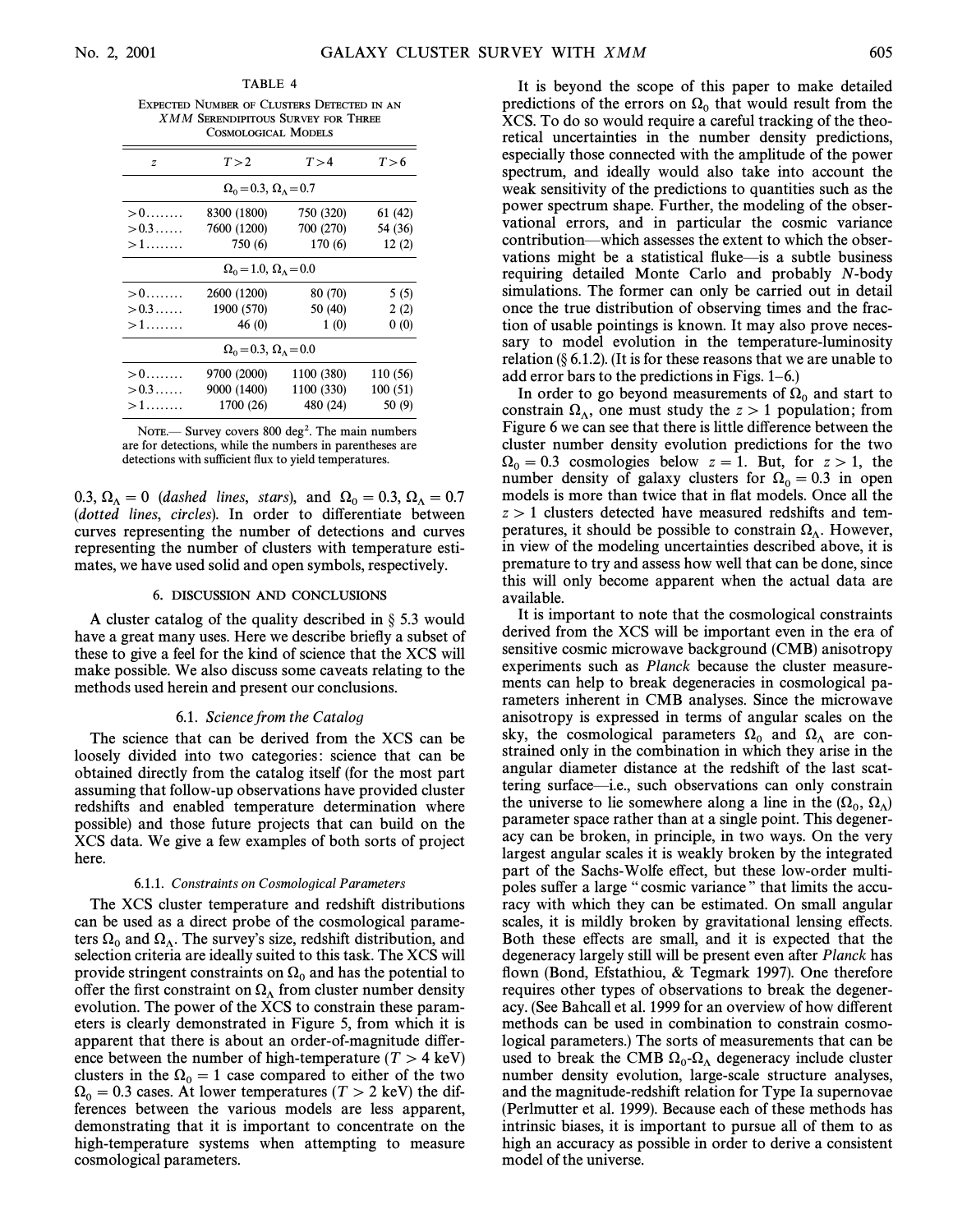#### 6.1.2. Evolution of X-Ray Properties

The XCS will greatly improve our understanding of how cluster properties, such as luminosity, temperature, metallicity, gas mass fraction, core radius, etc., evolve. Importantly, it will allow the luminosity-temperature relation to be measured in a coherent fashion over a wide redshift range. The quantification of  $L_x$ -T evolution is crucial to our ambi-<br>tion to measure cosmological parameters from cluster tion to measure cosmological parameters from cluster number densities. From Table 4, we can see that the XCS will yield temperature measurements for 1800 clusters with  $T > 2$  keV in the low-density flat cosmology. These measurements will yield the most accurate derivation of the  $L_X$ -T relation to date. Not only will the derivation include a  $\alpha$  areat many more clusters, but for the first time, these clus. great many more clusters, but, for the first time, these clusters will have been drawn from a single, statistically complete sample.

#### 6.1.3. Gravitational Lensing by  $XCS$  Clusters

X-ray clusters magnify background galaxies via gravitational lensing. This effect is well known at optical wavelengths (e.g., Luppino et al. 1999), but, as shown by Smail, Ivison, & Blain (1997), it is particularly exciting in the submillimeter. Here, the combination of the lensing amplification and the positive K-correction in the submillimeter (resulting from the sharp decline in the spectral energy distribution of starburst galaxies longward of  $\sim 100 \mu m$ ) means that such galaxies can be readily detected to extremely high redshift  $(z > 5)$ . The follow-up of lensed galaxies around XCS clusters with the coming generation of (sub)millimeter instruments, such as the Atacama Large Millimeter Array, will provide an important insight into the star-formation history of the universe. Lensing signals can also be used to measure total masses and mass profiles of clusters in a manner complementary to X-ray methods (e.g., Squires et al. 1997).

#### 6.1.4. Sunyaev-Zeldovich Follow-up

The Sunyaev-Zeldovich (SZ) effect (Sunyaev & Zeldovich 1972) describes the inverse Compton scattering of CMB photons to higher energies via interactions with hot electrons in the ICM. Measurements of the SZ effect, in combination with X-ray observations, provide a useful cosmological tool. They can be used to constrain the value of the Hubble parameter  $(H_0; e.g., Birkinshaw 1999)$ , the universal baryon fraction (e.g., Grego 1998), cluster peculiar universal baryon fraction (e.g., Grego 1998), cluster peculiar velocities (e.g., Holzapfel et al. 1997), and have the potential to place powerful constraints on the value of  $\Omega_0$  (e.g., Bart-<br>lett, Blanchard, & Barbosa 1998). Therefore, SZ follow-up of XCS clusters will yield many important results, the most obvious of which would be the measurement of  $H_0$  as a function of redshift. This  $H_0(z)$  measurement would take advantage of the large number of high z clusters in the YCS advantage of the large number of high-z clusters in the XCS and of the fact that the SZ effect is redshift independent. The XCS also has the potential to provide the required X-ray follow-up for blind SZ-surveys (such as that proposed by Holder et al. 2000). These blind surveys hope to take advantage of the redshift independence of the SZ effect in order to detect very distant clusters.

#### 6.1.5. Analysis of CMB Foregrounds

The limit to which the Microwave Anistropy Probe and Planck satellites can determine the power spectrum of CMB anisotropies on small scales is likely to be set by the e†ectiveness of the foreground analyses. One of the major sources of CMB foreground confusion is the SZ signal from

X-ray clusters of galaxies. Since the SZ effect is approximately redshift independent, clusters at all distances will contribute to the foreground signal. In a low-density cosmology, the mean SZ signal comes from a broad range of redshifts out to  $z \approx 2$  (da Silva et al. 2000). The XCS will play a crucial role in the understanding of this signal because it will provide a statistical description of the cluster population out to high redshifts. Moreover, in the regions covered by the XCS, it will be possible to mask out the signal from individual clusters from the CMB maps.

#### 6.2. Limitations of Our Calculations

As detailed in  $\S 4$ , our simulations rest on a set of assumptions and simplifications, which were chosen because they all seem reasonable given current knowledge. There are, however, some limitations to the accuracy with which we can predict expectations for the XCS, and we discuss some of them below.

#### 6.2.1. Contamination by Low-Mass Groups

The application of an extent criterion will not be sufficient to remove all the contamination in the cluster candidate list. Low-mass groups (including "fossil groups"; Ponman et al. 1994; Vikhlinin et al. 1999; Romer et al. 2000) and some very low redshift galaxies will also enter the list by virtue of their extent. Low-mass (and hence lowtemperature) groups are certainly interesting objects ; they provide invaluable insight into the processes of ellipticalgalaxy evolution, metal enrichment in the intracluster medium, and the dynamics of extended dark halos (Mulchaey  $&$  Zabludoff 1999). However, they have a very limited role to play in the derivation of  $\Omega_0$  and  $\Omega_\Lambda$  (because of the increasing degeneracy between models as the temperature limit is decreased ; see Fig. 5). The Press-Schechter formalism becomes unreliable below  $T \simeq 2$  keV, so we are not able to predict the number of  $T \, < 2$  keV groups that will be detected by the XCS. For typical values of the temperature and bolometric luminosity of the intragroup medium  $(T = 1 \text{ keV}, L_X = 10^{42} \text{ ergs s}^{-1}$ ; Mulchaey &  $Z_2$  and  $T_1$  and  $T_2$  are not a set impated the maximum redshift Zabludo† 1999), we have estimated the maximum redshift at which a group would be detected by our survey to be  $z \sim 0.05$  (0.09, 0.17) in 5 (22.3, 100) ks. We are actively investigating ways to flag potential  $T \, < 2$  keV objects using a combination of extent, XMM spectra, and crosscorrelations with optical sky survey data.

#### 6.2.2. Contamination by Point-Source Emission

We assume in  $\S$  5.3 that every cluster we detect at greater than 8  $\sigma$  will be included in the final XCS cluster catalog, but this may not always be the case. Some clusters might be excluded if they are contaminated by point-source emission, which might originate from an active galaxy inside the cluster, a foreground object, such as an M star, or a background object, such as a quasar. Romer et al. (2000) describe the case of an extended X-ray source (RX J0947.8) that was excluded from their cluster catalog on the grounds of it being coincident with a  $z = 0.63$  quasar despite there being a spectroscopically confirmed cluster at the same position and redshift. A total of four clusters were rejected from the Bright SHARC cluster catalog because the quality of the ROSAT data did not permit the cluster Ñux to be disentangled from that of a contaminating point source. Romer et al. (2000) claim that two of these systems probably have sufficient, uncontaminated flux to merit inclusion in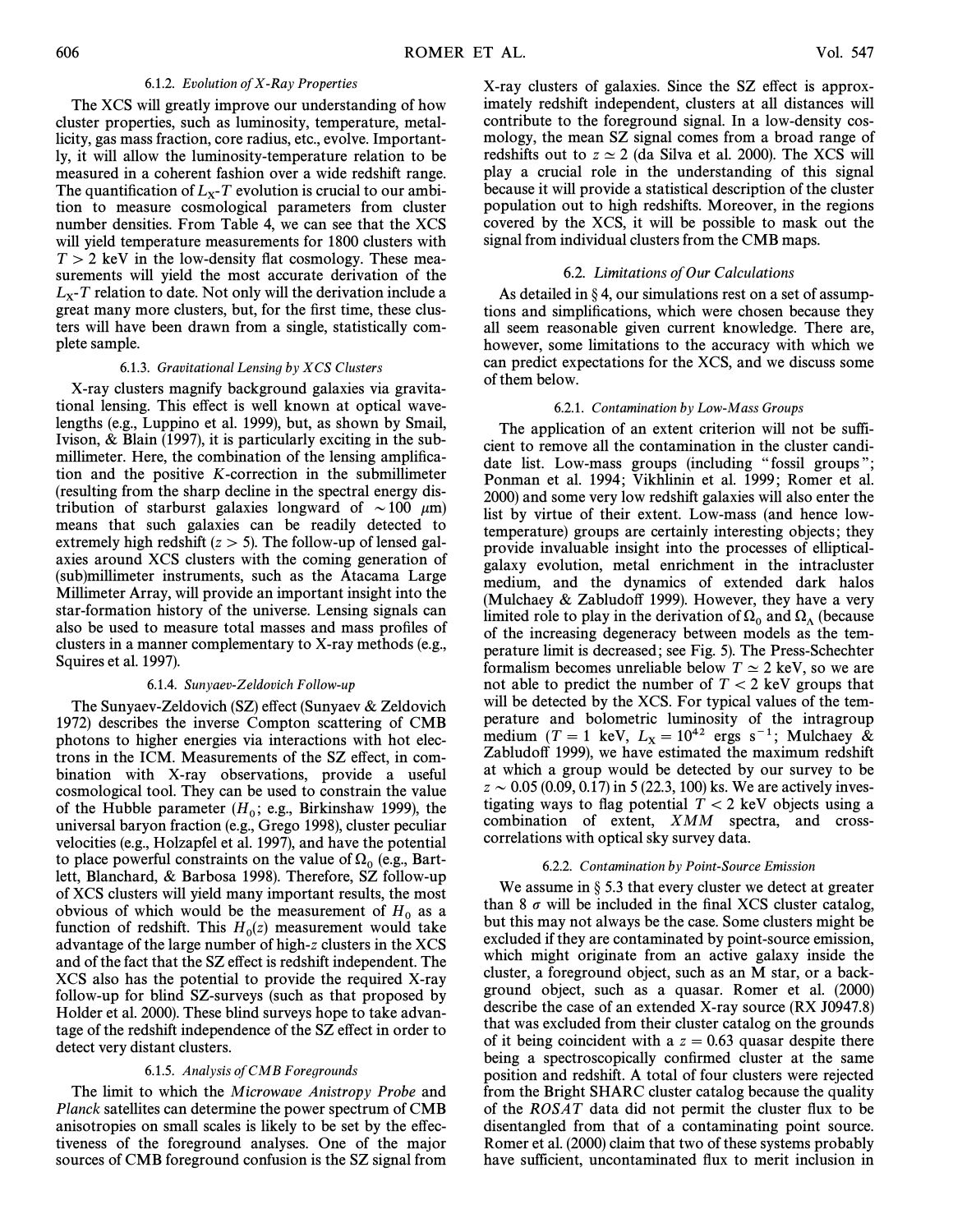the Bright SHARC cluster catalog, which corresponds to an incompleteness of the whole catalog at the 5% level. We expect the incompleteness level to be much lower than this for the XCS since the improved spatial resolution of XMM over  $ROSAT$  will significantly enhance our ability to mask out point-source contamination when measuring cluster fluxes. We expect therefore that the wrongful exclusion of clusters from the XCS catalog will occur only very rarely and have an insignificant effect on our ability to use the XCS as a cosmological tool.

#### 6.2.3. Effect of Assumptions about the Cluster Model

Perhaps the greatest uncertainty in our calculations comes from the simplified model of the distribution and state of the intracluster medium we employed. Our use of the isothermal  $\beta$ -model was justified in part by the results of Mohr et al. (1999), who showed that it well described the azimuthally averaged properties of known clusters. However, this work was carried out in the ROSAT bandpass  $(0.5-2.0 \text{ keV})$ , over which the emissivity of the X-ray gas is almost insensitive to cluster temperature for  $T \gtrsim 2$  keV. And, as emphasized recently by Ettori (1999a), the assumption of a simple isothermal  $\beta$ -model will lead to significant errors when a cluster with a significant temperature gradient is observed in a broadband bracketing the energy corresponding to its mean temperature. Evidence to suggest that the cluster gas is not isothermal comes from spatially resolved cluster-temperature maps (e.g., Markevitch et al. 1998) and from the so-called  $\beta$ -discrepancy (e.g., Sarazin 1988; Bahcall  $&$  Lubin 1994), which describes the fact that fitted values of  $\beta$  are not consistent with the values expected from the combination of cluster temperatures with galaxy velocity dispersions.

We have also ignored the effect of cooling flows in the cluster core. A significant fraction of relaxed clusters have regions of cool, dense gas in their cores (e.g., AF98), and, as Ettori (2000b) has pointed out, a modified version of equation (2) would be more appropriate to describe such clusters.

More fundamentally, it is possible, of course, that the clusters we detect at high redshift will not be virialized systems. Clusters in the process of formation may have significant nonthermal components to their X-ray luminosities, for example, from shocks resulting from subcluster merging. A classic example of such a cluster is RX J0152.7 (Ebeling et al. 2000; Romer et al. 2000), which has a high total luminosity (8.26  $\times$  10<sup>44</sup> ergs s<sup>-1</sup>, z<sup>2</sup> = 0.83) but is made up of at least two components. It is not possible to predict, at this stage, what the net effect of unvirialized systems will

be on the properties of the XCS, but the spatial and spectral resolution of EPIC should help us to recognize such systems. The XCS may even show that clusters are not suitable as cosmological probes above a certain redshift; indeed, perhaps effects such as these lie behind the detection to date of a (possibly) surprisingly large number of massive clusters at high redshift (Luppino & Gioia 1995 ; Donahue 1996 ; Luppino & Kaiser 1997 ; Donahue et al. 1998 ; Eke et al. 1998), which has been claimed to be troublesome for conventional models of structure formation.

#### 6.3. Conclusions

We have predicted the expected properties of a serendipitous cluster survey based on archival XMM pointing data. We have done this using simulations that combine a theoretical model of the properties of the cluster population, as a function of cosmology, with a detailed description of the characteristics of the EPIC camera and a generic model for cluster surface brightness profiles. We have shown that the catalog that would result from such a survey will surpass existing catalogs of high-redshift  $(z > 0.3)$  clusters in size, quality, and redshift coverage, while at low redshifts  $(z < 0.3)$  the catalog will yield many more clustertemperature measurements than have ever been measured before.

It is clear that while the methods presented here may be adequate to yield reasonably realistic predictions for what we can expect to get from the XCS, the actual analysis of the data from the survey will require a more sophisticated approach, informed by detailed physical models resulting from pointed observations of individual clusters made by Chandra and XMM itself. This must, however, be tempered by the requirement that the final set of cluster selection criteria be readily modeled by Monte Carlo methods; the XCS will have its greatest impact in statistical analyses, so it must be constructed in such a way that its selection function can be well understood.

We thank M. Watson, G. Stewart, J. Osborne, B. Nichol, and C. Collins for a series of useful discussions. We also thank M. Arnaud for her assistance with the cosmicbackground spectrum. A. K. R. acknowledges financial support from the CMU physics department and NASA grant NAG 5-7926. P. T. P. V. was supported by the PRAXIS XXI program of FCT (Portugal), and R. G. M. acknowledges support from PPARC. Finally, we thank our ApJ editor (J. Huchra) and an anonymous referee for their helpful comments.

### REFERENCES

Abell, G. O. 1958, ApJS, 3, 211

- Abell, G. O., Corwin, H. G., & Olowin, R. P. 1989, ApJS, 70, 1 Allen, S. W., & Fabian, A. C. 1998, MNRAS, 297, L57 (AF98)
- 
- Arnaud, K. A. 1996, ASP Conf. Ser. 101, Astronomical Data Analysis and Software Systems V, ed. G. H. Jacoby & J. Barnes (San Francisco : ASP), 17
- Arnaud, M., & Evrard, A. E. 1999, MNRAS, 305, 631
- 
- Bahcall, N. A., & Fan, X. 1998, ApJ, 504, 1 Bahcall, N. A., & Lubin, L. M. 1994, ApJ, 426, 513
- Bahcall, N. A., Ostriker, J. P., Perlmutter, S., & Steinhardt, P. J. 1999, Science, 284, 1481
- Bartlett, J. G., Blanchard, A., & Barbosa, D. 1998, A&A, 336, 425
- Birkinshaw, M. 1999, Phys. Rep., 310, 97
- Blanchard, A., Sadat, R., Bartlett, J. G., & Le Dour, M. 2000, A&A, 362, 809 Bludman, S. A. 1998, ApJ, 508, 535
- Bohringer H., et al. 1998, in Proc. 14th IAP Conf., Wide Field Surveys in Cosmology, ed. S. Colombi, Y. Mellier, & B. Raban (Paris: Editions Frontières), 261
- Bond, J. R., Efstathiou, G., & Tegmark, M. 1997, MNRAS, 291, L33
- 
- Borgani, S., Rosati, P., Tozzi, P., & Norman, C. 1999, ApJ, 517, 40 Bryan, G. L., & Norman, M. L. 1998, ApJ, 495, 80
- Castander, F. J., et al. 1995, Nature, 377, 39
- 
- Chen, L.-W., Fabian, A. C., & Gendreau, K. C. 1997, MNRAS, 285, 449 Colberg, J. M. et al. 1998, in Proc. 14th IAP Conf., Wide Field Surveys in Cosmology, ed. S. Colombi, Y. Mellier, & B. Raban (Paris: Editions<br>Frontières), 247
- Collins, C. A., Burke, D. J., Romer, A. K., Sharples, R. M., & Nichol R. C. 1997, ApJ, 479, L117
- Dalton, G. B., Efstathiou, G., Maddox, S. J., & Sutherland, W. J. 1992, ApJ, 390, L1